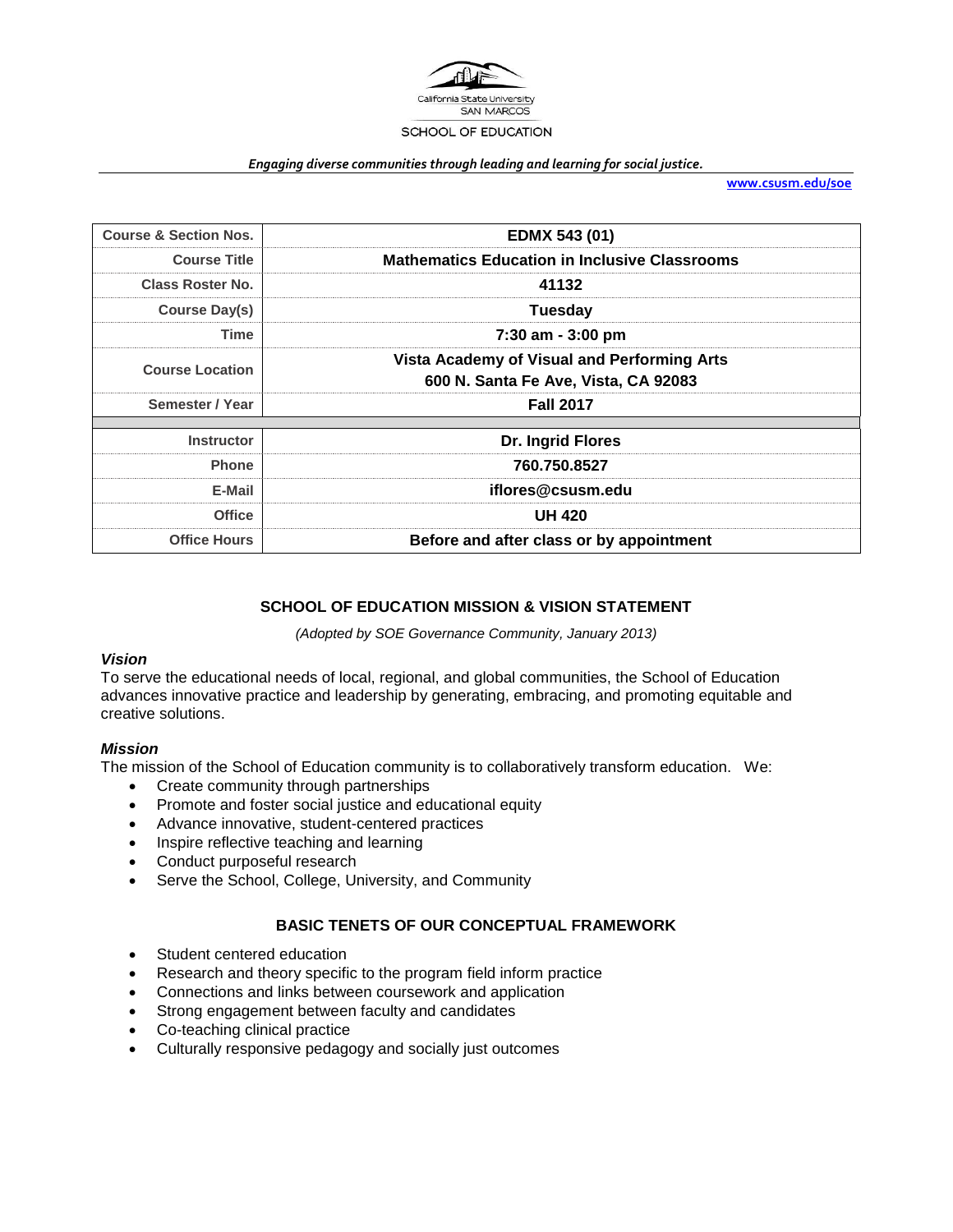# **TABLE OF CONTENTS**

| TPE 2: Creating and Maintaining Effective Environments for Student Learning. Beginning teachers:  3     |  |
|---------------------------------------------------------------------------------------------------------|--|
| TPE 3: Understanding and Organizing Subject Matter for Student Learning. Beginning teachers: 3          |  |
| TPE 4: Planning Instruction and Designing Learning Experiences for All Students. Beginning teachers:  4 |  |
|                                                                                                         |  |
|                                                                                                         |  |
|                                                                                                         |  |
|                                                                                                         |  |
|                                                                                                         |  |
|                                                                                                         |  |
|                                                                                                         |  |
|                                                                                                         |  |
|                                                                                                         |  |
|                                                                                                         |  |
|                                                                                                         |  |
|                                                                                                         |  |
|                                                                                                         |  |
|                                                                                                         |  |
|                                                                                                         |  |
|                                                                                                         |  |
|                                                                                                         |  |
|                                                                                                         |  |
|                                                                                                         |  |
|                                                                                                         |  |
|                                                                                                         |  |
|                                                                                                         |  |
|                                                                                                         |  |
|                                                                                                         |  |
|                                                                                                         |  |
|                                                                                                         |  |
|                                                                                                         |  |
|                                                                                                         |  |
|                                                                                                         |  |
|                                                                                                         |  |
|                                                                                                         |  |
|                                                                                                         |  |
|                                                                                                         |  |
|                                                                                                         |  |
|                                                                                                         |  |
|                                                                                                         |  |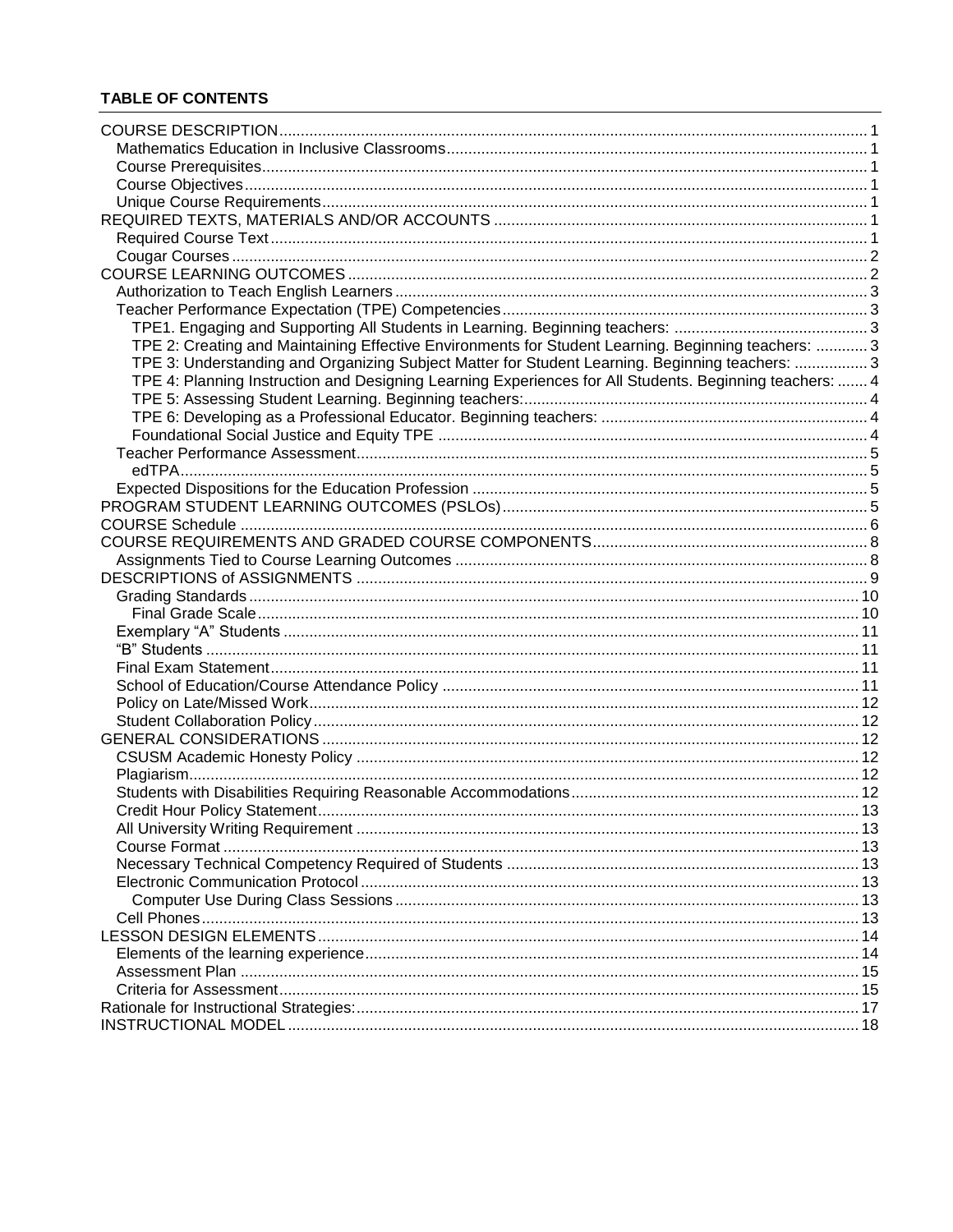# **COURSE DESCRIPTION**

### <span id="page-2-1"></span><span id="page-2-0"></span>**Mathematics Education in Inclusive Classrooms**

Focuses on the scope and sequence of mathematics in the K-12 curriculum, mathematics instructional methods, materials, and assessment. Additional emphasis is provided on assessing student mathematical thinking and developmentally appropriate instructional practices. Methods of cross-cultural language and academic development and strategies for accommodating learners with special educational needs in assessment and instruction are integrated into the course. Requires participation and observation in public school programs. - Catalog description

Learning to teach mathematics well is challenging and, therefore, this course will only begin your education in learning how to teach mathematics. This course is but one stage in your process of becoming a mathematics teacher. We are expected to: (a) deepen our understanding of the mathematics taught at the elementary level, including such topics as place value, base systems, number theory, fractions, proportions, statistics, and algebra, (b) develop an understanding of the current issues and best practices in mathematics education, (c) develop a familiarity with the California mathematics and Common Core State standards, (d) develop an understanding of children's content specific thinking, (e) learn to teach content specific concepts using effective and appropriate strategies, including the educational use of technology, (f) practice how to teach for mathematical understanding, and (g) develop strategies to create a classroom environment that promotes the investigation and growth of mathematical ideas and to ensure the success of all students in multi-cultural settings – Course Instructor

<http://www.csusm.edu/catalog/documents/2016-2018/CSUSM-2016-2018-Catalog.pdf>

#### <span id="page-2-2"></span>**Course Prerequisites**

Admission to the Multiple Subject Credential Program

# <span id="page-2-3"></span>**Course Objectives**

The course objectives are fourfold:

- To develop and demonstrate understanding of theory, methodology, and assessment of mathematics in integrated and inclusive elementary classrooms in alignment with the *California Common Core State Standards - Mathematics*.
- To provide a comprehensive overview of the objectives, skills, concepts, materials, methods, technology, and dispositions necessary to teach mathematics to elementary school children
- To demonstrate competence in instructional methods, techniques, lesson planning, curriculum development, organization and assessment in mathematics education.
- To learn to teach mathematics through a student-centered, inquiry-based approach to learning with attention to meeting the academic needs of all students.

#### <span id="page-2-4"></span>**Unique Course Requirements**

<span id="page-2-5"></span>Access to elementary students for mathematics teaching practice and for observations

# **REQUIRED TEXTS, MATERIALS AND/OR ACCOUNTS**

#### <span id="page-2-6"></span>**Required Course Text**

Van De Walle, J. A., Karp, K. S., & Bay-Williams, J. M. (2013). *Elementary and middle school mathematics: Teaching developmentally* (8th ed). Boston: Pearson. ISBN: 978-0-13-261226-5

*The weekly course readings are found in the Course Schedule at the end of this syllabus.*

Web site for Blackline Masters suggested in the course text: [http://wps.ablongman.com/ab\\_vandewalle\\_math\\_6/54/13858/3547876.cw/index.html](http://wps.ablongman.com/ab_vandewalle_math_6/54/13858/3547876.cw/index.html)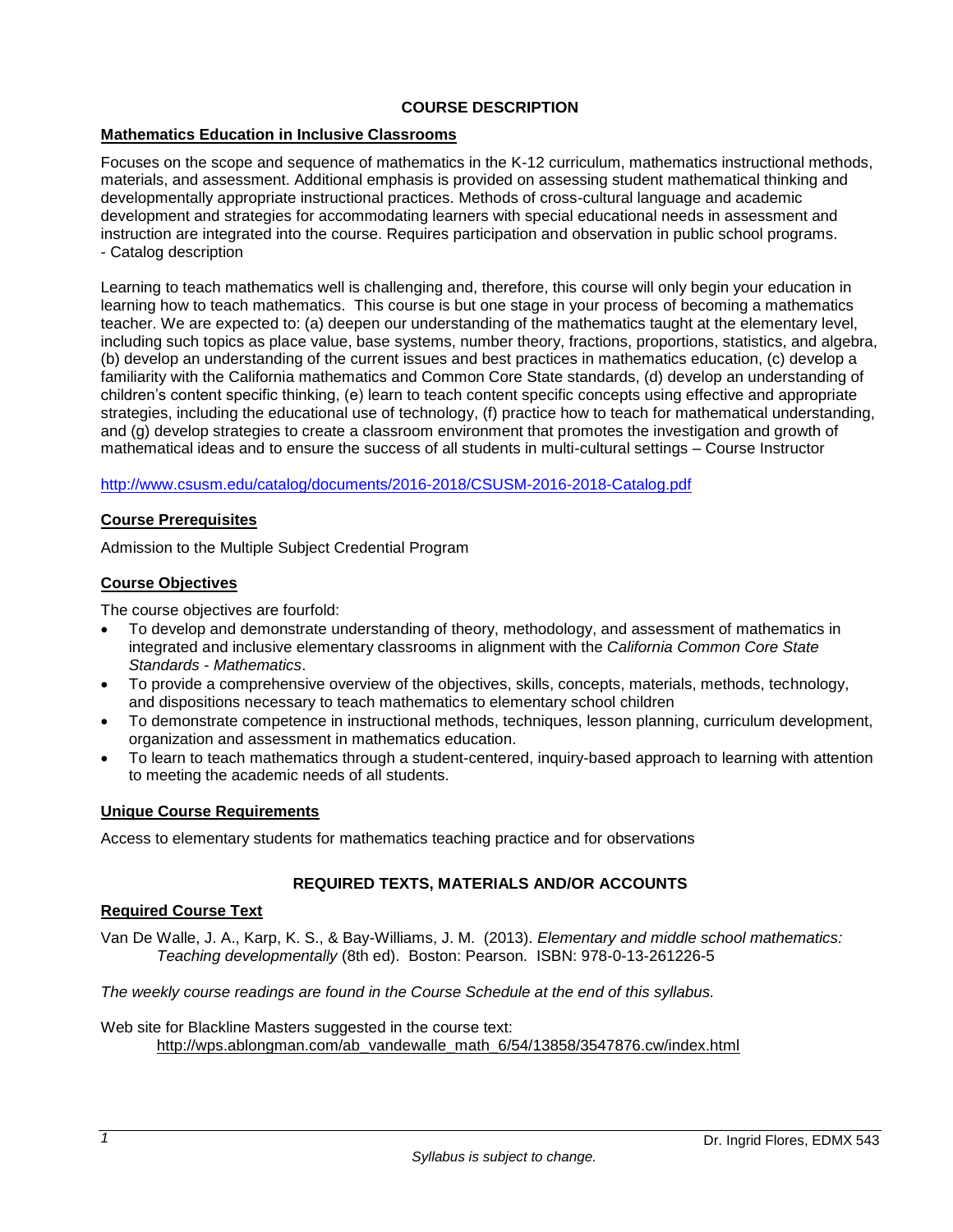# **Required Course Resources\*\***

California Department of Education (2010). *California's Common Core State Standards for Mathematics*. Sacramento. CDE: Author

<http://www.cde.ca.gov/be/st/ss/documents/ccssmathstandardaug2013.pdf>

California Department of Education (2013). Draft *mathematics framework for California public schools, kindergarten through grade twelve*. Sacramento, CA: Author. <http://www.cde.ca.gov/ci/ma/cf/draft2mathfwchapters.asp>

*You are required to access the following Web sites for this course. They provide interactive resources for you to use in you math curriculum planning*

National Council of Teachers of Mathematics (NCTM): [http://www.nctm.org/Standards-and-Positions/Principles](http://www.nctm.org/Standards-and-Positions/Principles-and-Standards/)[and-Standards/](http://www.nctm.org/Standards-and-Positions/Principles-and-Standards/)

Illuminations Lessons:<http://illuminations.nctm.org/Lessons-Activities.aspx> Illuminations:<http://illuminations.nctm.org/Search.aspx?view=search&type=ac> Interactives:<http://www.nctm.org/Classroom-Resources/Interactives/>

**\*\*** If the hyperlinks do not open a document, copy and paste the URL into a browser. *Other handouts (assignments guidelines and rubrics) and resources will be distributed in class and through the Moodle course site.*

#### <span id="page-3-0"></span>**Cougar Courses**

Cougar Courses is used for assignment guidelines and rubrics, course resources, and for assignments submission.

# **COURSE LEARNING OUTCOMES**

<span id="page-3-1"></span>The following learning outcomes will be accomplished as a result of successful completion of the course:

- 1. Using differentiated reading response formats, teacher candidates will demonstrate ongoing evidence of good depth of understanding and application to the classroom of elementary mathematics content from weekly assigned readings and/or responses to prompts provided by the instructor related to assigned readings and/or current issues in mathematics.
- 2. Using the interview process to apply the pedagogical content knowledge that is being learned in the course, teacher candidates will provide evidence of their ability to use inquiry for assessment purposes by focusing on students' thinking about mathematics to better understand elementary level students with different understandings.
- 3. By merging theory and practice in order to enable their future students to understand a mathematical topic and make connections among ideas related to this topic, teacher candidates will participate in the design, construction, and presentation of a student-centered mathematical lesson plan activity that is: reform-minded, hands-on, cognitively challenging, contains differentiated instruction, and focuses on students' mathematical thinking.
- 4. By engaging in problem-solving contexts and assessing student problem solving, candidates will learn about, identify, and select quality-learning experiences for all children that promote mathematical inquiry and conceptual development.
- 5. Candidates will demonstrate understanding and application of the Common Core State Standards for Mathematics and the varieties of expertise that mathematics educators at all levels should seek to develop in all their students including English Learners, struggling learners, and learners with special needs.
- 6. Teacher candidates will participate in coursework that leads to preparation for engaging in and completing Teaching Performance Expectations (TPEs) tasks and edTPA assessment tasks.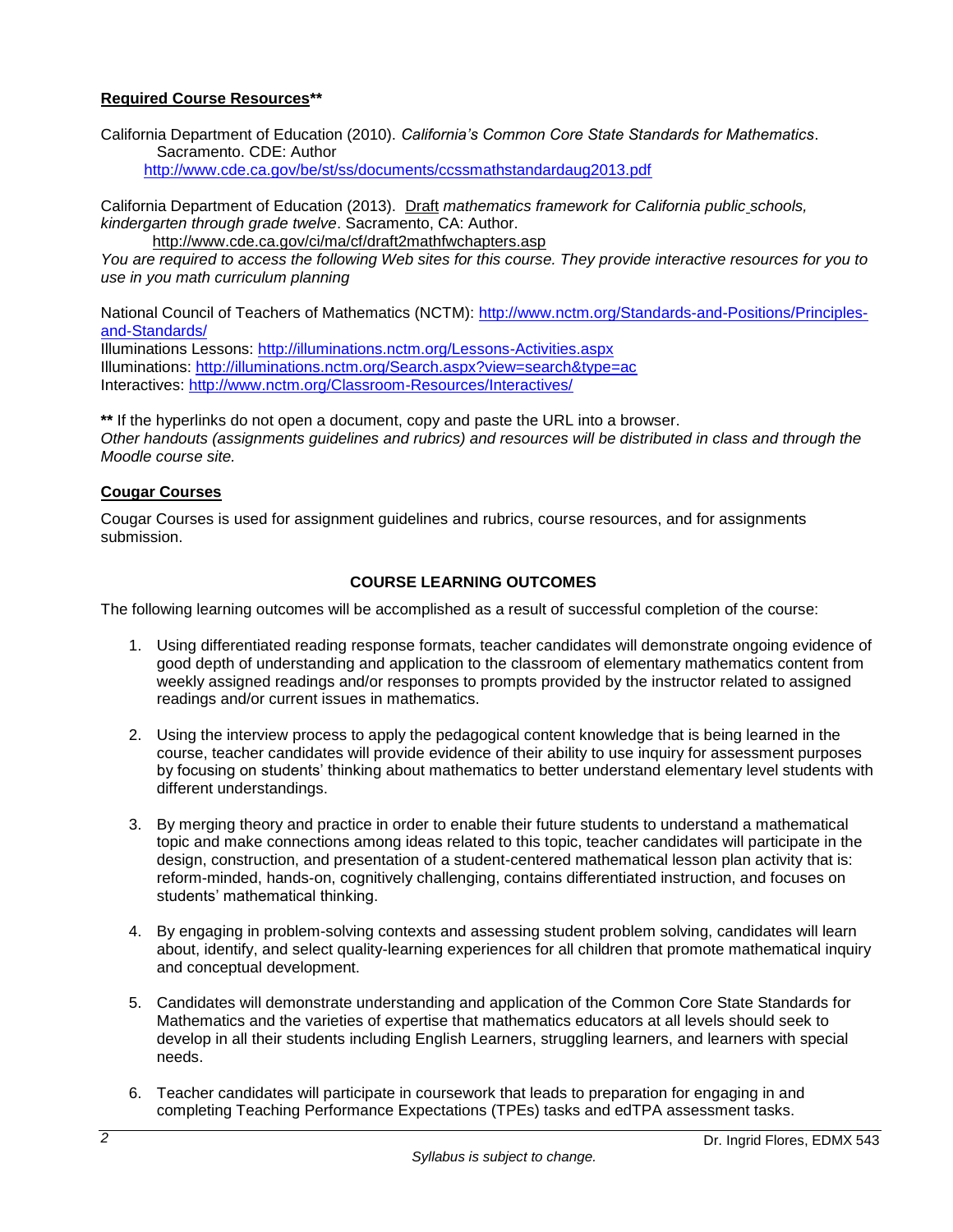# <span id="page-4-0"></span>**Authorization to Teach English Learners**

This credential program has been specifically designed to prepare teachers for the diversity of languages often encountered in California public school classrooms. The authorization to teach English learners is met through the infusion of content and experiences within the credential program, as well as additional coursework. Candidates successfully completing this program receive a credential with authorization to teach English learners. *(Approved by CCTC in SB 2042 Program Standards, August 02)*

# <span id="page-4-1"></span>**Teacher Performance Expectation (TPE) Competencies**

The course objectives, assignments, and assessments have been aligned with the CTC standards for the Multiple Subject Credential. This course is designed to help teachers seeking a California teaching credential to develop the skills, knowledge, and attitudes necessary to assist schools and district in implementing effective programs for all students. The successful candidate will be able to merge theory and practice in order to realize a comprehensive and extensive educational program for all students. You will be required to formally address the following TPEs in this course:

# <span id="page-4-2"></span>**TPE1. Engaging and Supporting All Students in Learning. Beginning teachers:**

1.1 Apply knowledge of students, including their prior experiences, interests, and social-emotional learning needs, as well as their funds of knowledge and cultural, language, and socioeconomic backgrounds, to engage them in learning.

1.3 Connect subject matter to real-life contexts and provide active learning experiences to engage student interest, support student motivation, and allow students to extend their learning.

1.5 Promote students' critical and creative thinking and analysis through activities that provide opportunities for inquiry, problem solving, responding to and framing meaningful questions, and reflection.

1.8 Monitor student learning and adjust instruction while teaching so that students continue to be actively engaged in learning

#### <span id="page-4-3"></span>**TPE 2: Creating and Maintaining Effective Environments for Student Learning. Beginning teachers:**

2.5 Maintain high expectations for learning with appropriate support for the full range of students in the classroom.

2.6 Establish and maintain clear expectations for positive classroom behavior and for student-to-student and student-to-teacher interactions by communicating classroom behavior and for student-to-student and student-to-teacher interactions by communicating classroom routines, procedures, and norms to students and families.

# <span id="page-4-4"></span>**TPE 3: Understanding and Organizing Subject Matter for Student Learning. Beginning teachers:**

3.1 Demonstrate knowledge of subject matter, including the adopted California State Standards and curriculum frameworks.

3.2 Use knowledge about students and learning goals to organize the curriculum to facilitate student understanding of subject matter, and make accommodations and/or modifications as needed to promote student access to the curriculum

3.3 Plan, design, implement, and monitor instruction consistent with current subject-specific pedagogy in the content area(s) of instruction, and design and implement disciplinary and cross-disciplinary learning sequences, including integrating the visual and performing arts as applicable to the discipline. (See Subject- Specific Pedagogical Skills in Section 2 for reference)

3.4 Individually and through consultation and collaboration with other educators and members of the larger school community, plan for effective subject matter instruction and use multiple means of representing, expressing, and engaging students to demonstrate their knowledge.

3.5 Adapt subject matter curriculum, organization, and planning to support the acquisition and use of academic language within learning activities to promote the subject matter knowledge of all students, including the full range of English learners, Standard English learners, students with disabilities, and students with other learning needs in the least restrictive environment.

3.6 Use and adapt resources, standards-aligned instructional materials, and a range of technology, including assistive technology, to facilitate students' equitable access to the curriculum.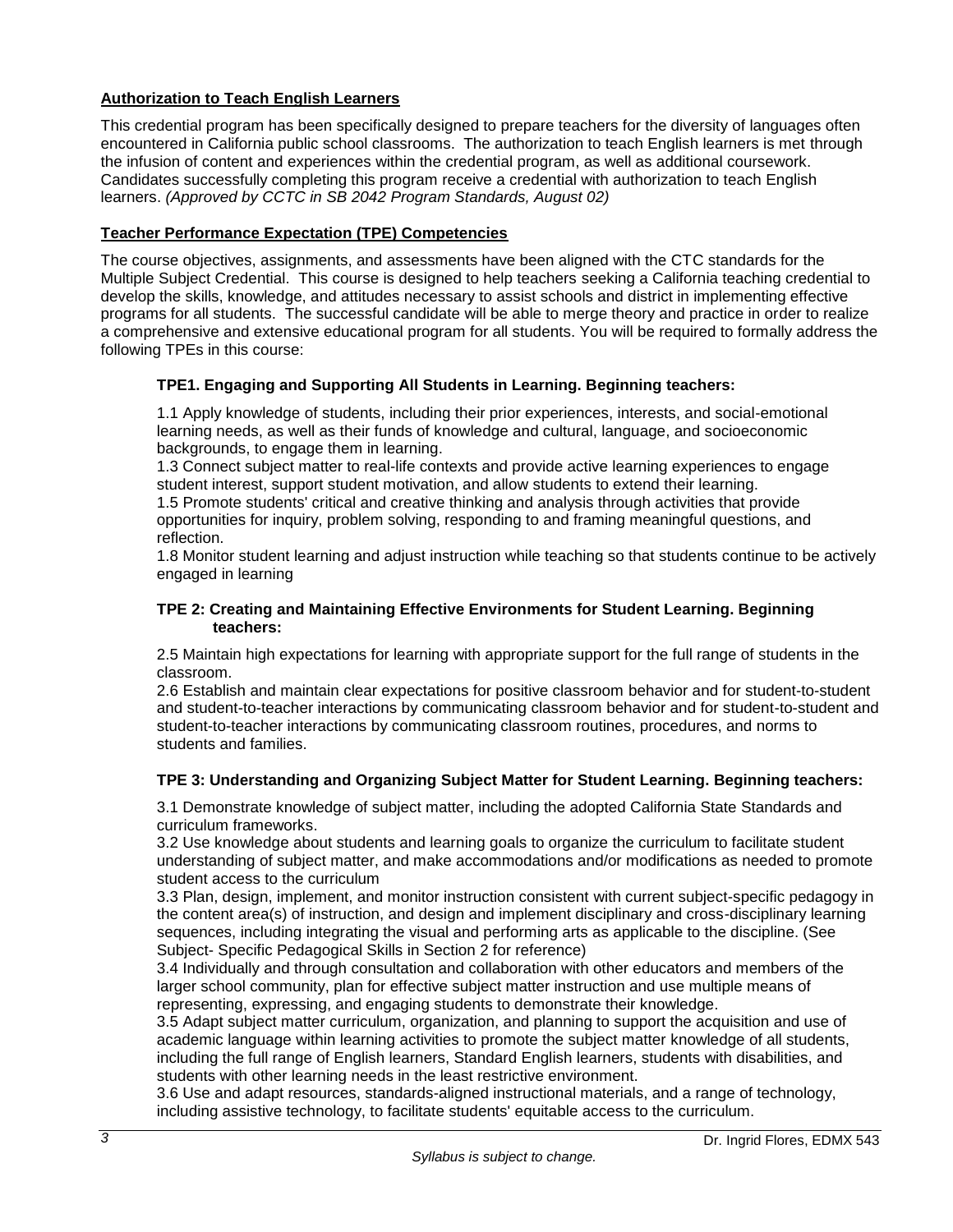3.8 Demonstrate knowledge of effective teaching strategies aligned with the internationally recognized educational technology standards.

#### <span id="page-5-0"></span>**TPE 4: Planning Instruction and Designing Learning Experiences for All Students. Beginning teachers:**

4.1 Locate and apply information about students' current academic status, content- and standardsrelated learning needs and goals, assessment data, language proficiency status, and cultural background for both short-term and long-term instructional planning purposes.

4.3 Design and implement instruction and assessment that reflects the interconnectedness of academic content areas and related student skills development in literacy, mathematics, science, and other disciplines across the curriculum, as applicable to the subject area of instruction.

4.4 Plan, design, implement and monitor instruction, making effective use of instructional time to maximize learning opportunities and provide access to the curriculum for all students by removing barriers and providing access through instructional strategies that include:

• appropriate use of instructional technology, including assistive technology;

• applying principles of UDL and MTSS;

• use of developmentally, linguistically, and culturally appropriate learning activities, instructional materials, and resources for all students, including the full range of English learners;

\* appropriate modifications for students with disabilities in the general education classroom;

• opportunities for students to support each other in learning; and

• use of community resources and services as applicable

4.7 Plan instruction that promotes a range of communication strategies and activity modes between teacher and student and among students that encourage student participation in learning. 4.8 Use digital tools and learning technologies across learning environments as appropriate to create new content and provide personalized and integrated technology-rich lessons to engage students in learning, promote digital literacy, and offer students multiple means to Preliminary Multiple and Single Subject Credential Program Standards – Adopted December 2015 11 Teaching Performance Expectations (TPEs) – Adopted June 2016 demonstrate their learning.

# <span id="page-5-1"></span>**TPE 5: Assessing Student Learning. Beginning teachers:**

5.1 Apply knowledge of the purposes, characteristics, and appropriate uses of different types of assessments (e.g., diagnostic, informal, formal, progress-monitoring, formative, summative, and performance) to design and administer classroom assessments, including use of scoring rubrics. 5.2 Collect and analyze assessment data from multiple measures and sources to plan and modify instruction and document students' learning over time.

5.3 Involve all students in self-assessment and reflection on their learning goals and progress and provide students with opportunities to revise or reframe their work based on assessment feedback. 5.4 Use technology as appropriate to support assessment administration, conduct data analysis, and communicate learning outcomes to students and families.

5.5 Use assessment information in a timely manner to assist students and families in understanding student progress in meeting learning goals.

# <span id="page-5-2"></span>**TPE 6: Developing as a Professional Educator. Beginning teachers:**

6.1 Reflect on their own teaching practice and level of subject matter and pedagogical knowledge to plan and implement instruction that can improve student learning.

6.3 Establish professional learning goals and make progress to improve their practice by routinely engaging in communication and inquiry with colleagues.

6.5 Demonstrate professional responsibility for all aspects of student learning and classroom management, including responsibility for the learning outcomes of all students, along with appropriate concerns and policies regarding the privacy, health, and safety of students and families. Beginning teachers conduct themselves with integrity and model ethical conduct for themselves and others.

# <span id="page-5-3"></span>**Foundational Social Justice and Equity TPE**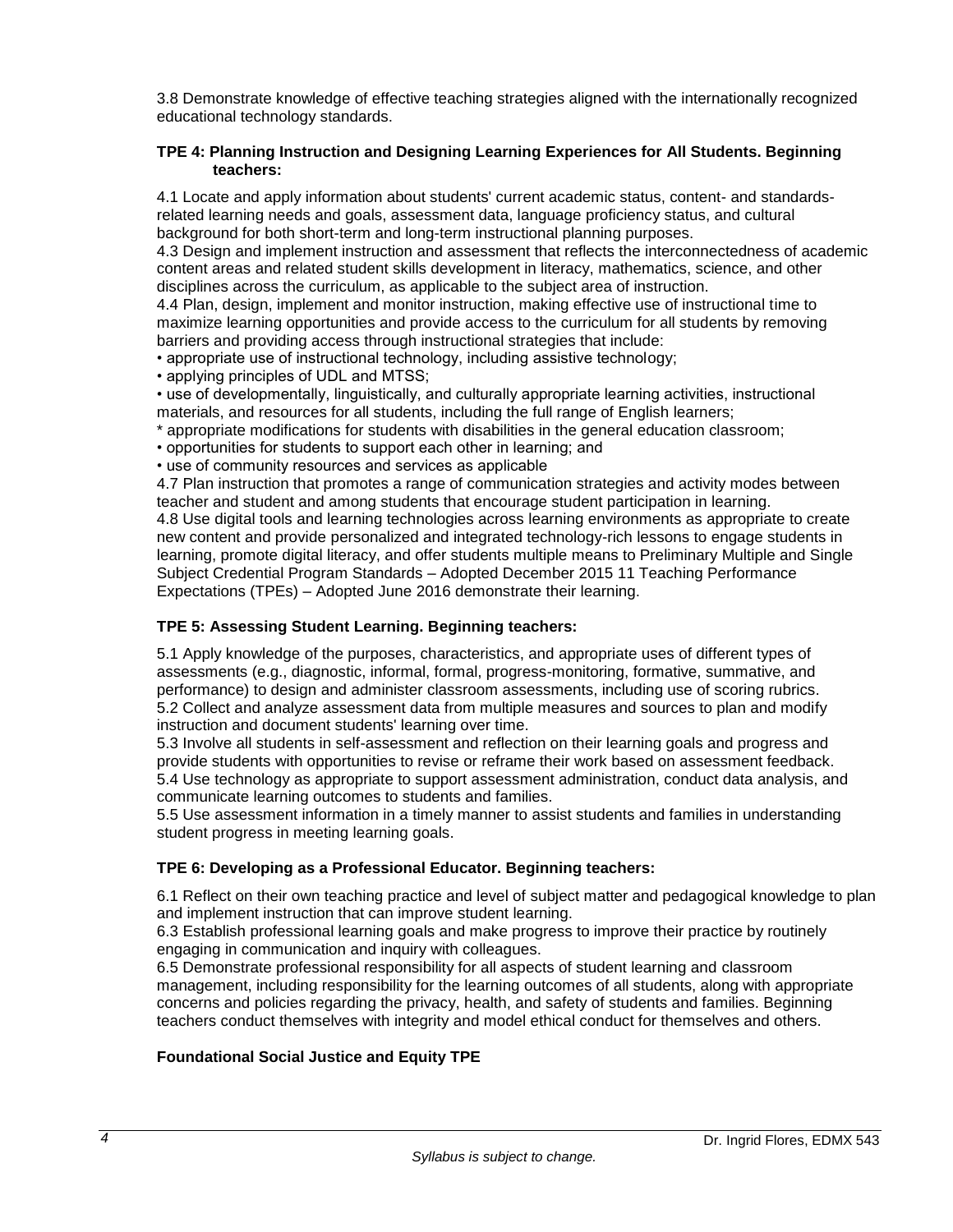# <span id="page-6-0"></span>**Teacher Performance Assessment**

Beginning July 1, 2008 all California credential candidates must successfully complete a state-approved Teacher Performance Assessment (TPA), as part of the credential program of preparation. During the 2017-18 academic year, the CSUSM credential programs will use either the CalTPA (California Teacher Performance Assessment) or the edTPA (Educative Teacher Performance Assessment).

### <span id="page-6-1"></span>**edTPA**

Beginning in fall 2015, for newly entering initial candidates, the CSUSM assessment system is the edTPA. To assist with your successful completion of the edTPA, a capstone class is part of your curriculum. In this class edTPA related questions and logistical concerns are addressed. Additional support materials are available on the edTPA website: [http://www.edtpa.com/PageView.aspx?f=GEN\\_Candidates.html](http://www.edtpa.com/PageView.aspx?f=GEN_Candidates.html)

Additionally, to support your success in your credential program and with TPA, SOE classes use common pedagogical language, lesson plans (lesson designs), and unit plans (unit designs).

# <span id="page-6-2"></span>**Expected Dispositions for the Education Profession**

Education is a profession that has, at its core, certain dispositional attributes that must be acquired and developed. Teaching and working with learners of all ages requires not only specific content knowledge and pedagogical skills, but positive attitudes about multiple dimensions of the profession. The School of Education has identified six dispositions that must be evident in teacher candidates: social justice and equity, collaboration, critical thinking, professional ethics, reflective teaching and learning, and life-long learning. These dispositions have observable actions that will be assessed throughout the preparation program. For each dispositional element, there are three levels of performance - *unacceptable*, *initial target*, and *advanced target*. The description and rubric for the three levels of performance offer measurable behaviors and examples.

The assessment is designed to provide candidates with ongoing feedback for their growth in professional dispositions and includes a self-assessment by the candidate. The dispositions and rubric are presented, explained and assessed in one or more designated courses in each program as well as in clinical practice. Based upon assessment feedback candidates will compose a reflection that becomes part of the candidate's Teaching Performance Expectation portfolio. Candidates are expected to meet the level of *initial target* during the program.

# **PROGRAM STUDENT LEARNING OUTCOMES (PSLOs)**

<span id="page-6-3"></span>The Teacher Performance Expectation Competencies, the Teacher Performance Assessment, and the Assessment of Professional Dispositions provide the program student learning outcomes for the Multiple Subject Credential Program.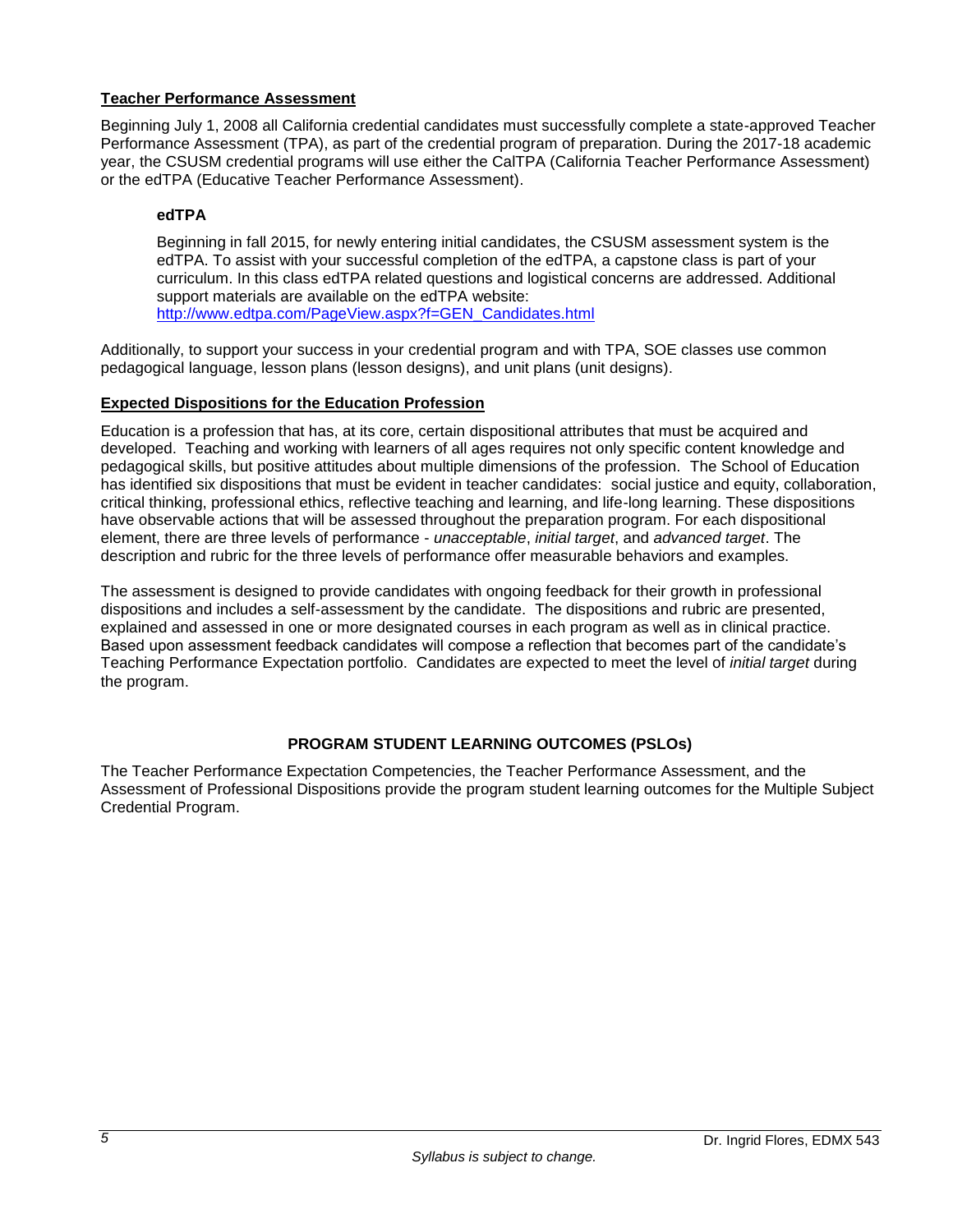# **COURSE SCHEDULE**

<span id="page-7-0"></span>

| <b>Date</b>    | <b>Course Topics &amp; Activities</b>                      | <b>Readings &amp; Work Due</b>                                |  |  |
|----------------|------------------------------------------------------------|---------------------------------------------------------------|--|--|
| Session        | <b>Introduction to Mathematics Education</b>               | 1. Teaching Mathematics in the 21st                           |  |  |
| 1              | What does it mean to "do mathematics"? (Big picture)       | Century                                                       |  |  |
|                | Characteristics of Effective Classrooms: Overview of       |                                                               |  |  |
| 8/29/17        | <b>Instructional Practices</b>                             | 2 - Exploring What It Means to Know                           |  |  |
|                | Developing understanding-How do kids learn?                | and Do Mathematics                                            |  |  |
|                | Problem solving in the mathematics classroom               |                                                               |  |  |
|                | <b>Unpacking the standards:</b>                            |                                                               |  |  |
|                | - Common Core Content Standards (CCCS)                     |                                                               |  |  |
|                | for Mathematics                                            |                                                               |  |  |
|                | - Mathematics Framework for CA Public Schools              |                                                               |  |  |
| Session        | <b>Building a Math Learning Community</b>                  |                                                               |  |  |
| $\overline{2}$ | <b>Lesson Planning</b>                                     | 3 - Teaching Through Problem                                  |  |  |
|                | - Conceptual vs. procedural knowledge                      | Solving                                                       |  |  |
| 9/05/17        | - Introduction to Cognitively Guided Instruction (CGI)     |                                                               |  |  |
|                | - Assessment - Connecting instruction to assessment        | 4 - Planning in the Problem- Based<br>Classroom               |  |  |
|                | Student Math Interviews: Assessing Student Learning        |                                                               |  |  |
|                |                                                            | 5 - Building Assessment into                                  |  |  |
|                | <b>Student Teaching Sessions Overview</b>                  | Instruction                                                   |  |  |
|                |                                                            |                                                               |  |  |
|                | <b>Group presentations of assigned CCCS for</b>            |                                                               |  |  |
|                |                                                            | <b>Book Club 1</b>                                            |  |  |
| Session        | Math and Special Populations: Creating Inclusive           | 6 - Teaching Mathematics Equitably                            |  |  |
| 3              | <b>Mathematics Classrooms</b>                              | to All Children                                               |  |  |
| 9/12/17        | <b>Number Sense I:</b>                                     | 8 - Developing Early Number                                   |  |  |
|                | What it means and how we can help children develop it.     | <b>Concepts and Number Sense</b>                              |  |  |
|                |                                                            |                                                               |  |  |
|                | Technology in Mathematics                                  | <b>Book Club 2</b>                                            |  |  |
| Session        | <b>PRACTICE INTERVIEW DUE (Everyone)</b>                   |                                                               |  |  |
| 4              |                                                            |                                                               |  |  |
|                | <b>Number Sense II:</b>                                    | 9 - Developing Meanings for the                               |  |  |
| 9/19/17        | Classification of word problems for addition, subtraction, | Operations                                                    |  |  |
|                | multiplication, and division.                              |                                                               |  |  |
|                |                                                            |                                                               |  |  |
|                | Constructing efficient mental tools for fact mastery.      | 10 - Helping Children Master the                              |  |  |
|                |                                                            | <b>Basic Facts</b>                                            |  |  |
|                | <b>Number Sense III:</b>                                   |                                                               |  |  |
|                | How do we promote understanding of place value?            | 11 - Developing Whole-Number<br><b>Place-Value Concepts</b>   |  |  |
|                | Place Value Interview due (option 2)                       |                                                               |  |  |
|                |                                                            | <b>Book Club 3</b>                                            |  |  |
|                |                                                            |                                                               |  |  |
|                | <b>Math Learning Activities X 3</b>                        |                                                               |  |  |
|                |                                                            |                                                               |  |  |
| Session        | <b>Number Sense IV:</b>                                    | 12 - Developing Strategies for                                |  |  |
| 5              | Flexible methods of computation/mental                     | <b>Addition and Subtraction</b>                               |  |  |
|                | strategies/estimation.                                     | Computation                                                   |  |  |
| 9/26/17        | <b>Error Patterns in Computation</b>                       |                                                               |  |  |
|                | <b>Classroom Lesson Presentation: Number and</b>           | 13 - Developing Strategies for<br>Multiplication and Division |  |  |
| ***1           | <b>Operations in B-10: Place Value</b>                     | Computation                                                   |  |  |
|                | (Grades 1 or 2) and (Grades 3, 4, or 5)                    |                                                               |  |  |
|                |                                                            |                                                               |  |  |
|                |                                                            |                                                               |  |  |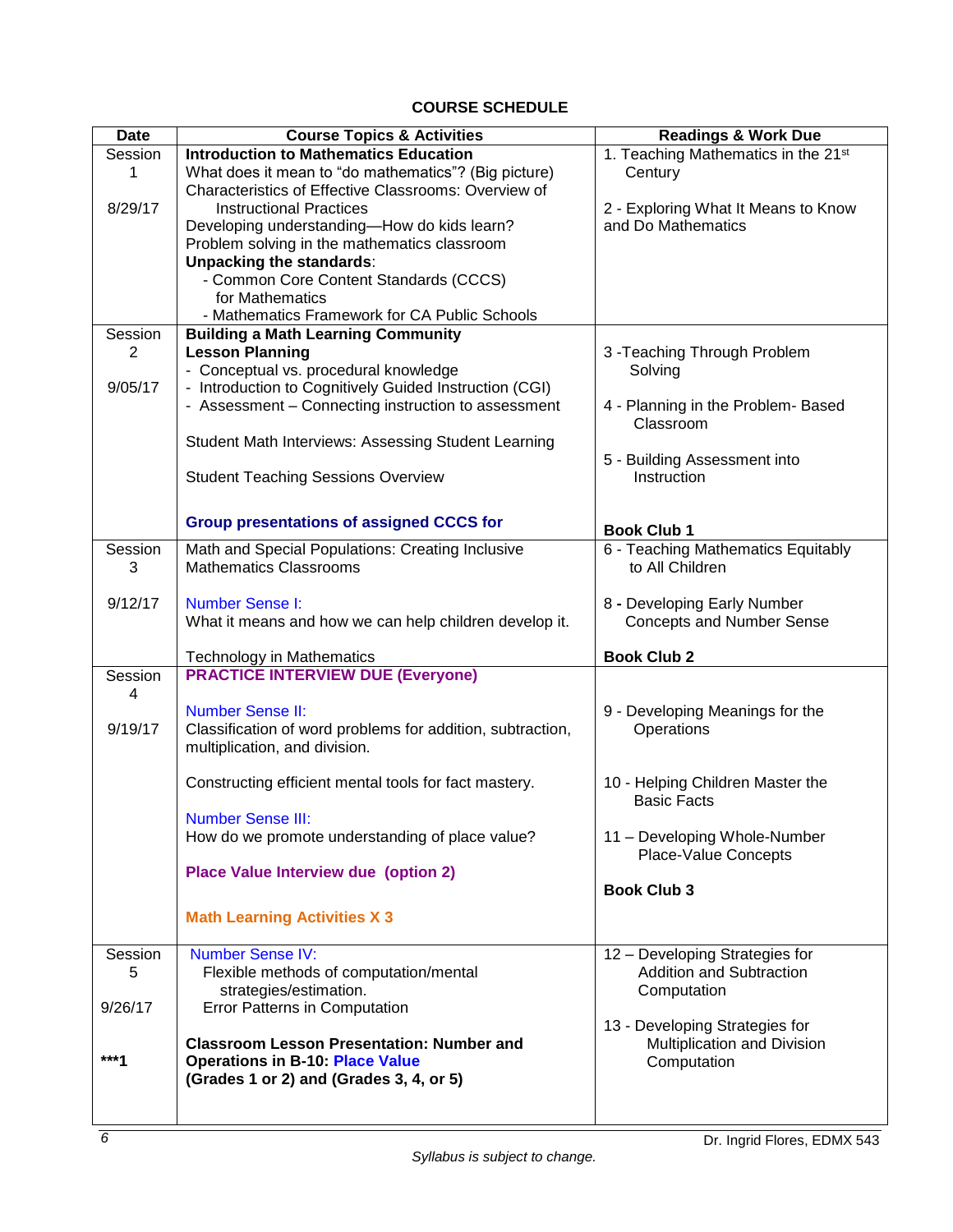| ***?                               | <b>Addition/Subtraction OR Multiplication/Division</b><br>interview due (turn in only one interview) (option 2)<br>Algebraic Reasoning and Functions - Exploring patterns,<br>variables, and equations.<br><b>Classroom Lesson Presentation: Operations and</b><br>Algebraic Thinking (Grades 1, 2, or 3)<br>Algebra interview due (option 2)<br><b>Math Learning Activities X 3</b> | 14 - Algebraic Thinking:<br>Generalizations, Patterns, &<br>Functions<br><b>Book Club 4</b>                                                        |  |  |
|------------------------------------|--------------------------------------------------------------------------------------------------------------------------------------------------------------------------------------------------------------------------------------------------------------------------------------------------------------------------------------------------------------------------------------|----------------------------------------------------------------------------------------------------------------------------------------------------|--|--|
| Session<br>6<br>10/03/17<br>$***3$ | <b>Lesson Classroom Presentation: Operations and</b><br>Algebraic Thinking (Grades 4 or 5) X 2                                                                                                                                                                                                                                                                                       |                                                                                                                                                    |  |  |
|                                    | <b>Fractions:</b><br>Constructing understanding of fractions; fraction<br>computation<br><b>Classroom Lesson Presentation: Number and</b>                                                                                                                                                                                                                                            | 15 - Developing Fraction Concepts<br>16 - Developing Strategies for Fraction<br>Computation<br>17 - Developing Concepts of Decimals<br>and Percent |  |  |
| ***4                               | <b>Operations: Fractions</b><br>(Grades 3 or 4) and (Grades 4 or 5)                                                                                                                                                                                                                                                                                                                  | <b>Book Club 5</b>                                                                                                                                 |  |  |
|                                    | <b>Fractions interview due (option 2)</b><br><b>Math Learning Activities X 3</b>                                                                                                                                                                                                                                                                                                     |                                                                                                                                                    |  |  |
| Session<br>7                       |                                                                                                                                                                                                                                                                                                                                                                                      |                                                                                                                                                    |  |  |
| 10/10/17<br>$***5$                 | <b>Classroom Lesson Presentation: Number and</b><br><b>Operations: Fractions</b><br>(Grades 4 or 5)                                                                                                                                                                                                                                                                                  | 18 - Proportional Reasoning                                                                                                                        |  |  |
|                                    | Measurement - Customary and metric system                                                                                                                                                                                                                                                                                                                                            | 19 - Developing Measurement<br>Concepts                                                                                                            |  |  |
| ***6                               | <b>Classroom Lesson Presentation: Measurement &amp;</b><br>Data                                                                                                                                                                                                                                                                                                                      |                                                                                                                                                    |  |  |
|                                    | (Grades 1, 2, or 3) and (Grades 4 or 5)                                                                                                                                                                                                                                                                                                                                              |                                                                                                                                                    |  |  |
|                                    | <b>Measurement interview due (option 2)</b><br>Geometry - Developing geometric reasoning and spatial<br>sense                                                                                                                                                                                                                                                                        | 20 - Geometric Thinking and<br><b>Geometric Concepts</b>                                                                                           |  |  |
|                                    | Geometry interview due (option 2)                                                                                                                                                                                                                                                                                                                                                    | <b>Book Club 6</b>                                                                                                                                 |  |  |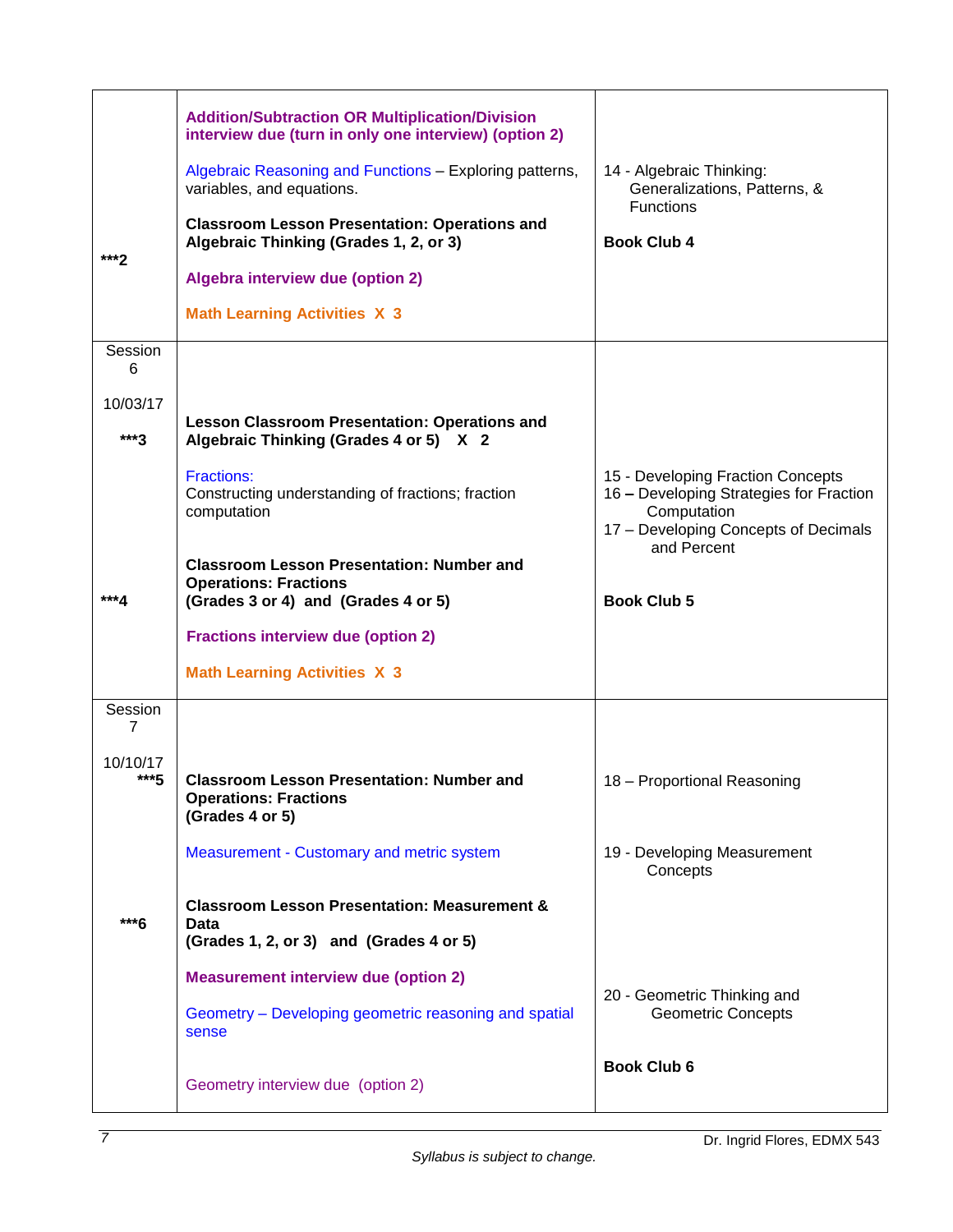| Session<br>8<br>10/17/17 |                                                                                                                                                                                     | <b>DUE: Integration of Technology Plan</b>                                             |
|--------------------------|-------------------------------------------------------------------------------------------------------------------------------------------------------------------------------------|----------------------------------------------------------------------------------------|
| ***7                     | <b>Classroom Lesson Presentation: Geometry</b><br>(Grades 1, 2, or 3) and (Grades 4 or 5)                                                                                           |                                                                                        |
|                          | Probability & Data Analysis - Developing meaningful<br>experiences in gathering and displaying statistical data.<br>Exploring concepts of chance, simple and independent<br>events. | 21 – Developing Concepts of Data<br>Analysis<br>22 – Exploring Concepts of Probability |
|                          | <b>Course Wrap-Up</b>                                                                                                                                                               |                                                                                        |
|                          | <b>Assessment - This competency will be infused</b><br>throughout the course. Use this chapter as one reference<br>for planning instruction.                                        | 5 - Building Assessment into<br>Instruction                                            |
|                          | <b>Technology</b> – This competency will be infused<br>throughout the course. Use this chapter as an ongoing<br>reference.                                                          | 7 - Using Technological Tools to<br><b>Teach Mathematics</b>                           |

**NOTE: While this syllabus is carefully planned, it may be modified or adjusted at any time in response to the learning needs of the class.**

**Color Coding Legend:** Blue = Mathematical Content and Course Topics Purple = Student Math Interviews Orange = Mathematical Learning Activities

# **COURSE REQUIREMENTS AND GRADED COURSE COMPONENTS**

# <span id="page-9-1"></span><span id="page-9-0"></span>**Assignments Tied to Course Learning Outcomes**

Each written assignment is expected to have a clear organizational presentation and be free of grammar, punctuation and spelling errors. There will be a reduction in points for the above-mentioned errors. Late assignments will not be accepted, unless extenuating circumstances can be properly substantiated. Prepare carefully for class, be ready to discuss readings and assignments thoughtfully, and actively participate in all class activities. Note the Description of Exemplary Students in this syllabus (p. 9).

|    |                                                                                                                                           | <b>Assignment Possible Points</b> | <b>Total % of Course</b> |
|----|-------------------------------------------------------------------------------------------------------------------------------------------|-----------------------------------|--------------------------|
|    | 1. Active Participation and Collaboration (all or nothing credit given) 5 pts.                                                            |                                   | 5%                       |
| 2. | Math Book Club: Reading Accountability based on differentiated responses.<br>Also, online forums, reflections, and other class activities | 60 pts.                           | 15%                      |
|    | 3. Assessing Problem-Solving: Student Math Interviews                                                                                     | 20 pts.                           | 20%                      |
|    | 4. Mathematical Lesson Design                                                                                                             | 25 pts.                           | 25%                      |
| 5. | Mathematics Learning Activity and Implementation                                                                                          | 25 pts.                           | 25%                      |
| 6. | Integration of Technology in Math Plan                                                                                                    | 50 pts.                           | 10%                      |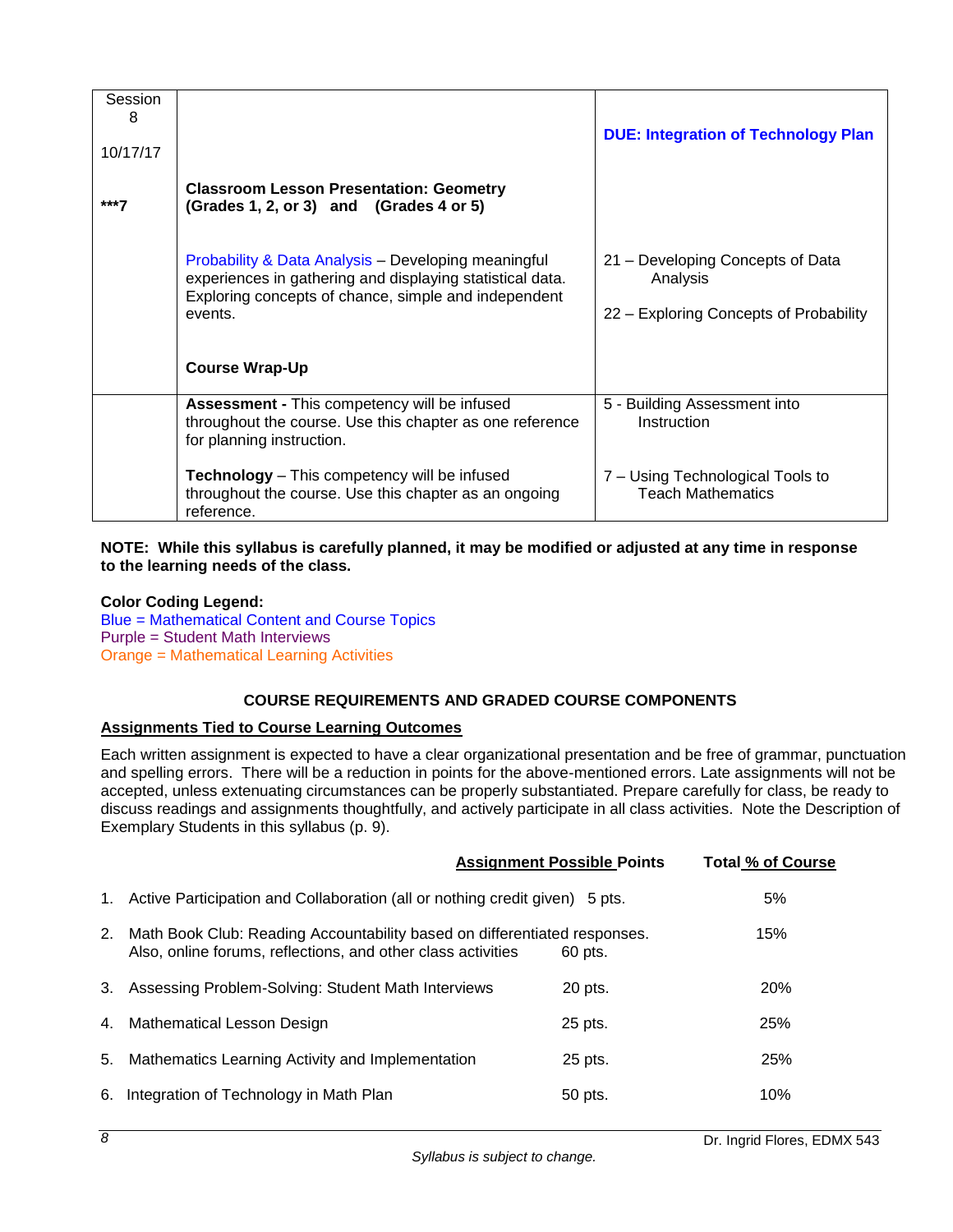# **DESCRIPTIONS OF ASSIGNMENTS**

<span id="page-10-0"></span>*The relative weight for each assignment is indicated as a percentage of the total course grade. Detailed assignment guidelines and scoring rubrics are provided on Moodle.* 

# **1. Active Participation and Collaboration (5%) - Individual**

Defined as actively engaging and contributing in all class discussions and activities, students will be evaluated daily. You are expected to actively participate in discussions, group work, presentations, and hands-on activities throughout the course. A positive professional disposition includes a willingness to consider and discuss new ideas objectively and to exhibit curiosity, perseverance and seriousness about improving oneself as a teacher. All students are expected to exhibit professional behavior and demeanor at all times. All or nothing credit is given for this course component.

# **2. Reading Accountability/Book Club: Demonstrating Evidence of Understanding (15%) – Individual** Each week students will:

- a. Choose one chapter each week from the assigned readings and provide evidence of having read and understood the content of the chosen chapter. You may choose to demonstrate your knowledge of **ALL** the Big Ideas contained in the reading by preparing a graphic organizer, a concept map, a bulleted list, drawings, or another method of your choice. The complete list of choices is located in a Moodle course folder to be highlighted by the course instructor. Note: regardless of which method you choose to represent your learning, **ALL** key concepts in the reading must be represented. You will also be part of a **Book Club** group in this course where you will share your learning with your group peers.
- b. Reflection papers will also be related to self-assessment and other course-related activities and assignments designed for students to demonstrate their understanding of the text and other readings per the instructor's guidelines.

# **3. Student Math Interviews (20%) - Individual Write-ups**

You will conduct two different student interviews based on questions provided in class. Each interview is worth 10 points. For each interview, you will pose mathematical problems to any one student at a predetermined grade level. The purpose is to get you to begin thinking about students' mathematical understanding, to learn how to effectively pose questions, interpret the meaning of students' responses, and to provide you with an opportunity to interact with students. For each interview, you need to submit a report of no more than two pages (11" font, line spacing of 1.5). Please include the child's written work. You may work with a peer in the interviewing process, but each needs to write his/her own report. The following two documents can be found in the *Course Documents and Resources* folder in Moodle: *Interviewing Guidelines* and *Student Math Interviews*.

# **4. Mathematical Lesson Design: Teaching through Problem Solving (25%) – In pairs**

The purpose of this assignment is to help you learn how to design effective problem-based mathematical activities and lessons and to provide an opportunity for you to practice teaching mathematics. Working in pairs, you will design one **student-centered,** standards-based lesson (approximately 25-30 minutes in length) that you will present in your cohort class according to the course schedule of topics located in this syllabus. Please avoid teacher directed lessons (lecture style). Presentations to peers should be no more than 10 minutes in length.

In your lesson, you must focus on problem-based activities, and the lesson must be differentiated. Your lesson activity must be reform-minded, hands-on, cognitively challenging, contain differentiated instruction, focus on students' mathematical thinking, AND provide the opportunity for you to gather evidence of student learning (i.e., student work that you can assess) if you were to implement the lesson in a practicum classroom. Ensure that your lesson design is based on problem-solving strategies and **not** on procedural mechanics or math "worksheets". Please consider the importance of this assignment to prepare you for edTPA lesson planning.

**NOTE: NO Bingo games or candy manipulatives for your lesson activity**! However, your lesson may be a mathematical game that focuses on developing conceptual understanding. More specific details and guidelines will be given in class. The lesson design template is attached to this syllabus.

**5. Mathematics Learning Activity/Learning Centers (25%) - In triads**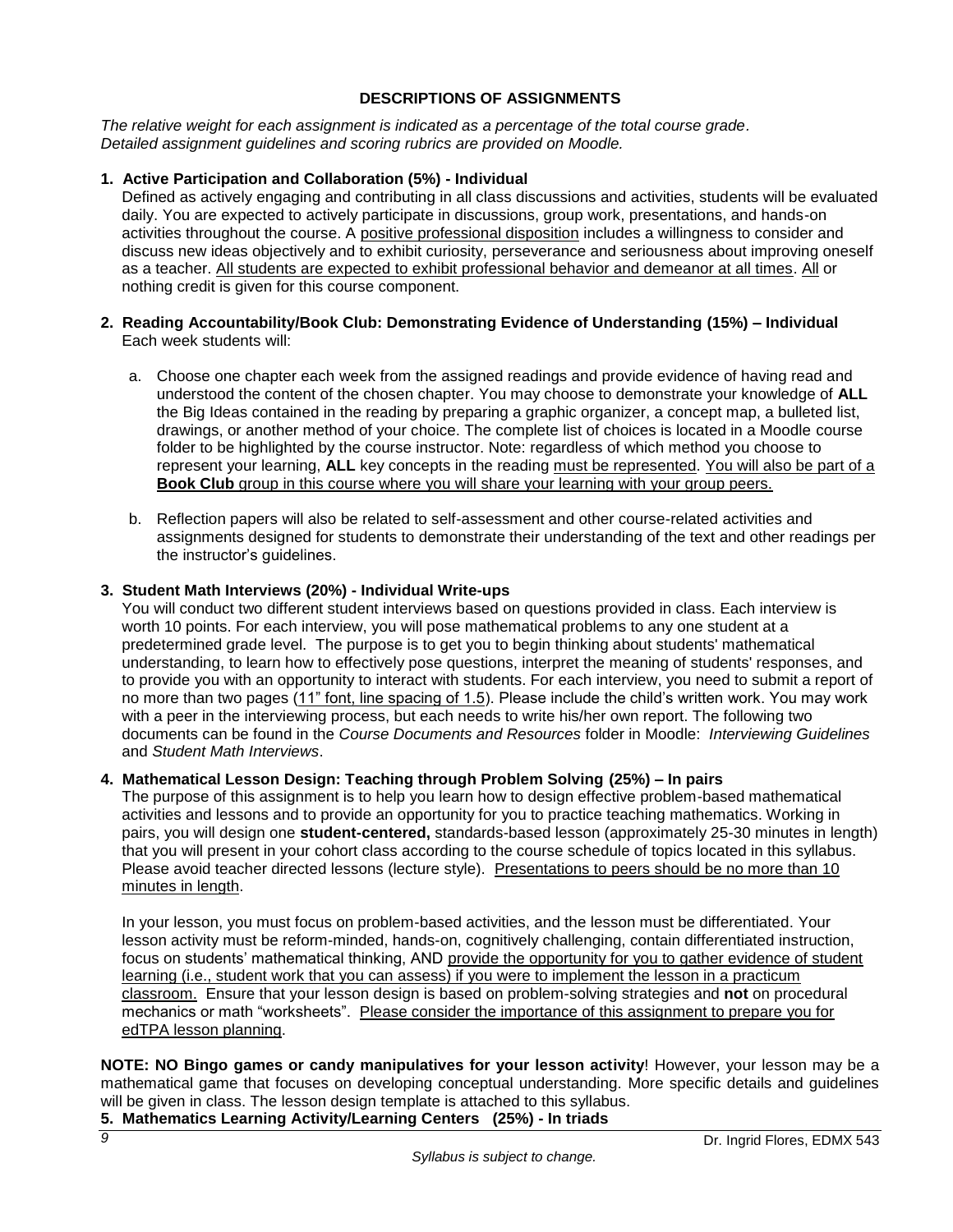The purpose of this assignment is to provide you with opportunities to (1) experience teaching a math activity in a small group setting, (2) practice questioning skills and strategies to engage all students, (3) reflect on student learning and adjust teaching accordingly.

You will be assigned to a group of 3 class members, and the group will choose a specific chapter in the course text as well decide **which grade level each member** will concentrate on. **Each member** will select **one** activity from the chapter to teach to small groups in our class in the form of learning centers. Choose activities that help the class understand the big ideas in the chapter and that demonstrate various instructional strategies.

Once you have written your MLA, you should practice it with at least 2 elementary students before presenting it to your peers. This practice will help you make any needed adjustments/amendments before allowing access of your lesson to your peers. Presentation to peers will be according to the Course Schedule in this syllabus (pp. 13-14).

On the day of presentation to your peers **(5%)**, each individual activity should take about 10 minutes. If the activity in the text is too short or too long, you need to adapt it to fit the timeframe. The activity should be planned and/or adapted to show evidence of higher-order thinking and conceptual understanding. Your goal is to engage your peer teacher candidates in advancing their understanding of the key ideas, frameworks, and effective teaching strategies in the chapters.

**A detailed write-up of the activity** should include your name, an activity title, grade level, grade-level Common Core State Standard(s) – Math (content); at least ONE Standard for Mathematical Practice; student learning objective(s), materials, a description of the activity, teaching tips for your activity, and instructional differentiation for: one EL, one SPED, and one accelerated learner (**10%**). Post your write-up to the appropriate forum link on Moodle (TBA) where all of your cohorts' MLA will be available for your future teaching.

### **YOU MUST PROVIDE A HARD COPY OF THE MLA WRITE-UP IN YOUR COURSE FOLDER AS WELL AS UPLOAD TO MOODLE ON THE APPROPRIATE SESSION LINK.**

This assignment has 2 additional components and will be completed with your group members:

- **1.** Chapter Presentation: Your group will put together a *5-minute* PPT **overview** on the chapter, highlighting instructional strategies, models, sample types of problems, and the features that you will be demonstrating in your learning center activities. Give an overview presentation—do not present every piece of information. You must adhere to your 5-minute time limit!
- 2. Each member will write a one-page reflection (due 1 week after you have taught your activity to a small group of elementary students). The reflection should describe the effectiveness of your individual math activity. To what extent were all of your learners able to complete the activity (making content accessible) and how did you know? What worked and what didn't (student engagement)? In what ways did you modify the activity and why? What was the level of thinking in the activity? How were you able to assess their understanding? How would you modify the activity the next time? *Please submit a hard copy of your reflection to the course instructor in your course folder.* **(5%).**

# **6. Integration of Technology Plan (10%) – Lesson Design Group**

You will create a technology plan that supports the reinforcement of mathematical concepts associated with your lesson design. The assignment guidelines are posted on Moodle.

#### <span id="page-11-0"></span>**Grading Standards**

<span id="page-11-1"></span>Total percentage of the course for each assignment is indicated in the list of assignments and in the assignment descriptions.

#### **Final Grade Scale**

| $A = 93-100$ | $B = 83 - 86$   | $C = 73-76$  | and the property of the second | $= 0.59$ |
|--------------|-----------------|--------------|--------------------------------|----------|
| A– = 90-92   | $B - 80 - 82$   | $C- = 70-72$ |                                |          |
| $B+ = 87-89$ | $C_{+}$ = 77-79 | $D = 60-69$  |                                |          |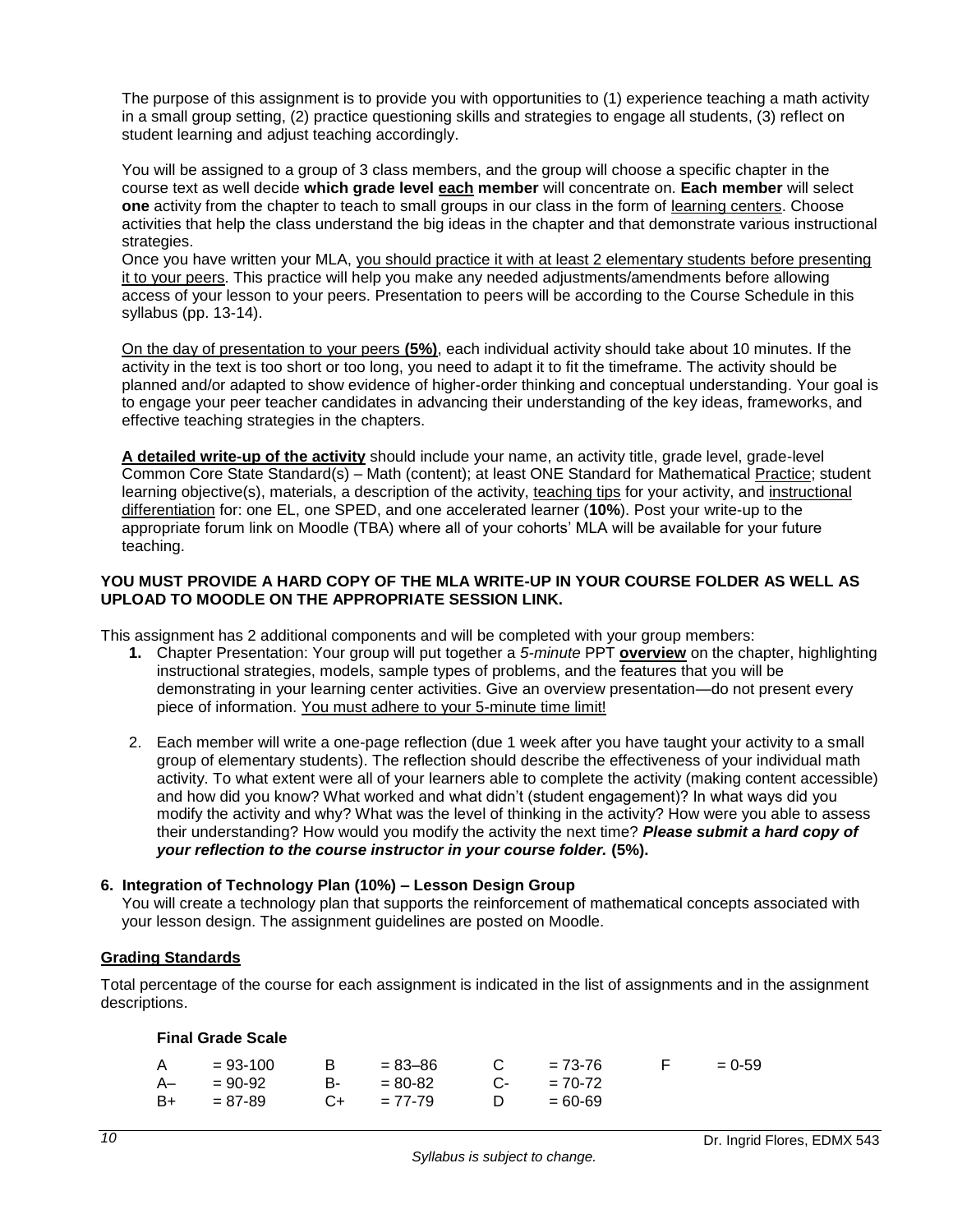It is expected that students will proofread and edit all their assignments prior to submission. Students will ensure that the text is error-free (grammar, spelling), and ideas are logically and concisely presented. The assignment's grade will be negatively affected as a result of this oversight. Each assignment will be graded approximately 80% on content and context (detail, logic, synthesis of information, depth of analysis, etc.), and 20% on mechanics. All reference/resource citations should use appropriate citation form. Please consult with the American Psychological Association (APA) format in the APA Manual, 5<sup>th</sup> edition for citation guidance.

**NOTE:** You must maintain a B average (3.0 GPA) in your teacher education courses to receive a teaching credential from the State of California. Courses are not accepted if final course grades are below a C+.

# <span id="page-12-0"></span>**Exemplary "A" Students**

- 1. Demonstrate serious commitment to their learning, making full use of the learning opportunities available and searching out the implications of their learning for future use.
- 2. Complete all assignments thoroughly, thoughtfully and timely.
- 3. Make insightful connections between assignments and their developing overall understanding of science concepts; continually questioning and examining assumptions in a genuine spirit of inquiry.
- 4. Attends every class, always timely, and shows high level achievement of course goals.
- 5. Display a "can do" attitude, give 100%, and works to help others learn too.
- 6. Contributes a great deal to class environment, showing respect and concern for all members.

# <span id="page-12-1"></span>**"B" Students**

- 1. Completes all assignments, all on time, and demonstrates the ability to summarize, analyze, and/or reflect at fairly high levels, showing consistent improvement over time.
- 2. Completes all of the reading assignments and develops thoughtful and fairly thorough responses.
- 3. Produces work that is close to professional level in terms of both content and writing, working to develop a strong command of writing, speaking, planning and presenting.
- 4. Develops presentations demonstrating significant learning.
- 5. Presents confidently and intelligently, demonstrating effective teaching skills.
- 6. Attends every class meeting and is regularly engaged during class.
- 7. Contributes to the positive environment of the class by respecting all members.

*It is expected that students will proofread and edit all their assignments prior to submission. Students will ensure that the text is error-free (grammar, spelling), and ideas are logically and concisely presented. The assignment's grade will be negatively affected as a result of this oversight. Each assignment will be graded approximately 80% on content and context (detail, logic, synthesis of information, depth of analysis, etc.), and 20% on mechanics. All reference/resource citations should use appropriate citation form. Please consult with the American Psychological Association (APA) format in the APA Manual, 6th edition for citation guidance.*

# <span id="page-12-2"></span>**Final Exam Statement**

There is no final exam in this course.

# <span id="page-12-3"></span>**School of Education/Course Attendance Policy**

Due to the dynamic and interactive nature of courses in the School of Education, all candidates (course participants) are expected to attend all classes and participate actively. At a minimum, candidates (course participants) must attend more than 80% of class time, or s/he may not receive a passing grade for the course at the discretion of the instructor. Individual instructors may adopt more stringent attendance requirements. Should the candidate (course participants) have extenuating circumstances, s/he should contact the instructor as soon as possible. *(Adopted by the COE Governance Community, December, 1997).*

For this class, **if you are absent 1 class session, your highest possible grade is a "B". If you are absent 2 class sessions, your highest possible grade is a "C+". Late arrivals and early departures** will lower your course grade. For every two times that you are late and/or leave early, your course grade will be lowered by one letter grade. If you have an emergency, or very extenuating circumstances, please see the instructor to make arrangements accordingly. Absences do not change assignment due dates. If you find that you cannot attend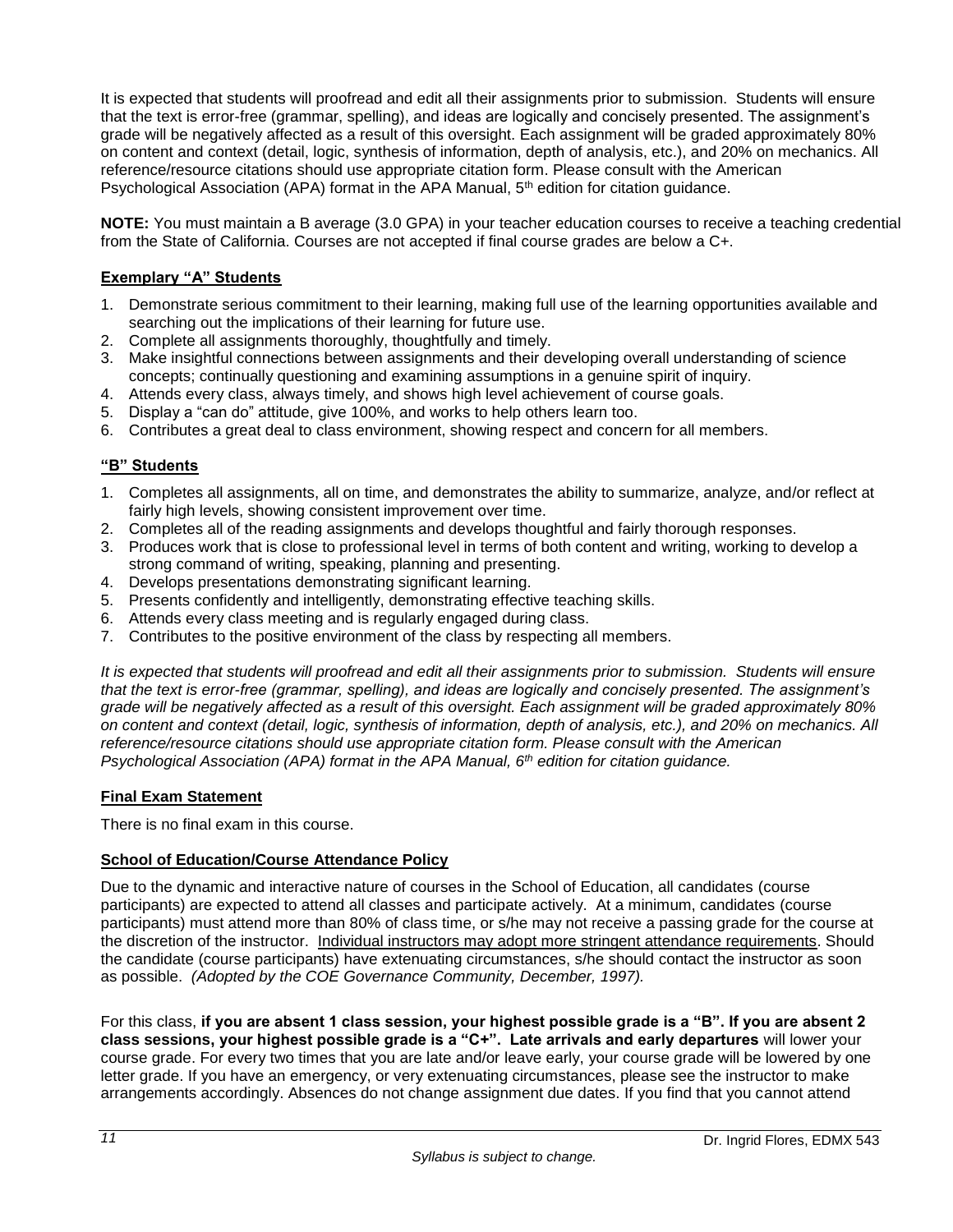class due to an emergency or very extenuating circumstances, please email any due assignments by the start of the class session it is due. NOTE: With few exceptions, late assignments will not be accepted.

As part of their learning experiences in alignment with CTC Teaching Performance Expectations, this course may require teacher candidates to participate in school/school district community events that are held outside of regular credential coursework hours.

# <span id="page-13-0"></span>**Policy on Late/Missed Work**

Due to the interactive nature of the course and assignments that require timely preparation and planning, with very few exceptions, late assignments will not be accepted. Please contact the course instructor if there are extenuating circumstances that impede the completion of a course assignment by the DUE date.

#### <span id="page-13-1"></span>**Student Collaboration Policy**

Candidates will be required to work collaboratively on selected assignments and projects with classroom peers. The expectation for such collaborations is that each candidate will contribute equitably to the process and final product.

# **GENERAL CONSIDERATIONS**

# <span id="page-13-3"></span><span id="page-13-2"></span>**CSUSM Academic Honesty Policy**

Students will be expected to adhere to standards of academic honesty and integrity, as outlined in the Student Academic Honesty Policy. All assignments must be original work, clear and error-free. All ideas/material that are borrowed from other sources must have appropriate references to the original sources. Any quoted material should give credit to the source and be punctuated accordingly.

Academic Honesty and Integrity: Students are responsible for honest completion and representation of their work. Your course catalog details the ethical standards and penalties for infractions. There will be zero tolerance for infractions. If you believe there has been an infraction by someone in the class, please bring it to the instructor's attention. The instructor reserves the right to discipline any student for academic dishonesty, in accordance with the general rules and regulations of the university. Disciplinary action may include the lowering of grades and/or the assignment of a failing grade for an exam, assignment, or the class as a whole.

Incidents of Academic Dishonesty will be reported to the Dean of Students. Sanctions at the University level may include suspension or expulsion from the University.

Refer to the full Academic Honesty Policy at: [http://www.csusm.edu/policies/active/documents/Academic\\_Honesty\\_Policy.html](http://www.csusm.edu/policies/active/documents/Academic_Honesty_Policy.html)

#### <span id="page-13-4"></span>**Plagiarism**

As an educator, it is expected that each candidate (course participant) will do his/her own work, and contribute equally to group projects and processes. Plagiarism or cheating is unacceptable under any circumstances. If you are in doubt about whether your work is paraphrased or plagiarized see the Plagiarism Prevention for Students website [http://library.csusm.edu/plagiarism/index.html.](http://library.csusm.edu/plagiarism/index.html) If there are questions about academic honesty, please consult the University catalog.

# <span id="page-13-5"></span>**Students with Disabilities Requiring Reasonable Accommodations**

Students with disabilities who require reasonable accommodations must be approved for services by providing appropriate and recent documentation to the Office of Disabled Student Services (DSS). This office is located in Craven Hall 4300, and can be contacted by phone at (760) 750-4905, or TTY (760) 750-4909. Students authorized by DSS to receive reasonable accommodations should meet with their instructor during office hours or, in order to ensure confidentiality, in a more private setting.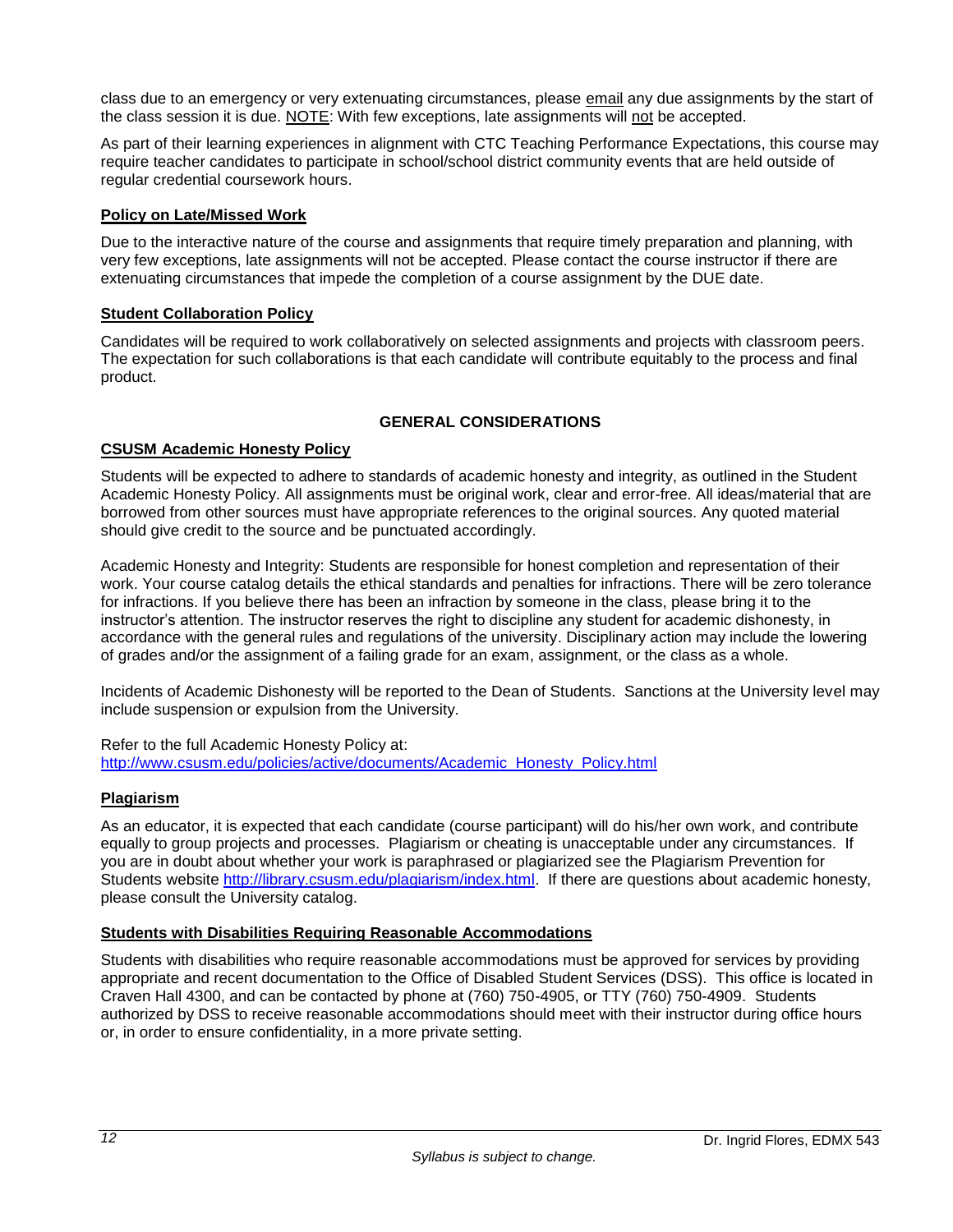# <span id="page-14-0"></span>**Credit Hour Policy Statement**

Per the University Credit Hour Policy:

• In this course, each unit of credit corresponds to one hour of class time and two hours of student learning outside of class. Examples of outside active learning are text readings and associated reading responses, lesson planning, interviewing students, authentic teaching practice with students, and working on course assignments outside of class.

#### <span id="page-14-1"></span>**All University Writing Requirement**

In keeping with the All-University Writing Requirement, all courses must have a writing component of at least 2,500 words (approximately 10 pages), which will be administered in a variety of ways in this course including lesson plans, assessment assignments, course text reading responses, reflections, and journal writings on authentic teaching experiences.

#### <span id="page-14-2"></span>**Course Format**

Traditional face-to-face format

#### <span id="page-14-3"></span>**Necessary Technical Competency Required of Students**

Students are required to access and use Cougar Courses for assignment and course resources, uploading assignments, and for using the forum tool. Please use Word.docx for text files in this course. Students will share and collaborate on work using Google Docs. This course infuses interactive technology tools in course learning, so please bring computers to class as well as for class notes and access to your CSUSM email.

#### <span id="page-14-4"></span>**Electronic Communication Protocol**

Electronic correspondence is a part of your professional interactions. If you need to contact the instructor, e-mail is often the easiest way to do so. It is my intention to respond to all received e-mails in a timely manner. Please be reminded that e-mail and on-line discussions are a very specific form of communication, with their own nuances and etiquette. For instance, electronic messages sent in all upper case (or lower case) letters, major typos, or slang, often communicate more than the sender originally intended. With that said, please be mindful of all e-mail and on-line discussion messages you send to your colleagues, to faculty members in the School of Education, or to persons within the greater educational community. All electronic messages should be crafted with professionalism and care.

Things to consider:

- Would I say in person what this electronic message specifically says?
- How could this message be misconstrued?
- Does this message represent my highest self?
- Am I sending this electronic message to avoid a face-to-face conversation?

In addition, if there is ever a concern with an electronic message sent to you, please talk with the author in person in order to correct any confusion.

#### <span id="page-14-5"></span>**Computer Use During Class Sessions**

You are welcome to use a laptop computer in class (in fact, it is highly encouraged to bring your laptop to class for various activities and for researching) when working on class assignments, for example. However, you will need to save checking email or other personal computer use for time outside of class. Most students find it disruptive when they are focusing on class activities or listening to presentations and can hear keyboarding in the classroom. Please be considerate of your instructor and peers in this regard. It is greatly appreciated by all!

# <span id="page-14-6"></span>**Cell Phones**

Please turn off your cell phone before the start of each class. In addition, there will be no texting during class. It is unprofessional for teachers to use their cell phone during meetings with peers or during professional development activities (our class is considered professional development!). Your consideration will be appreciated by peers.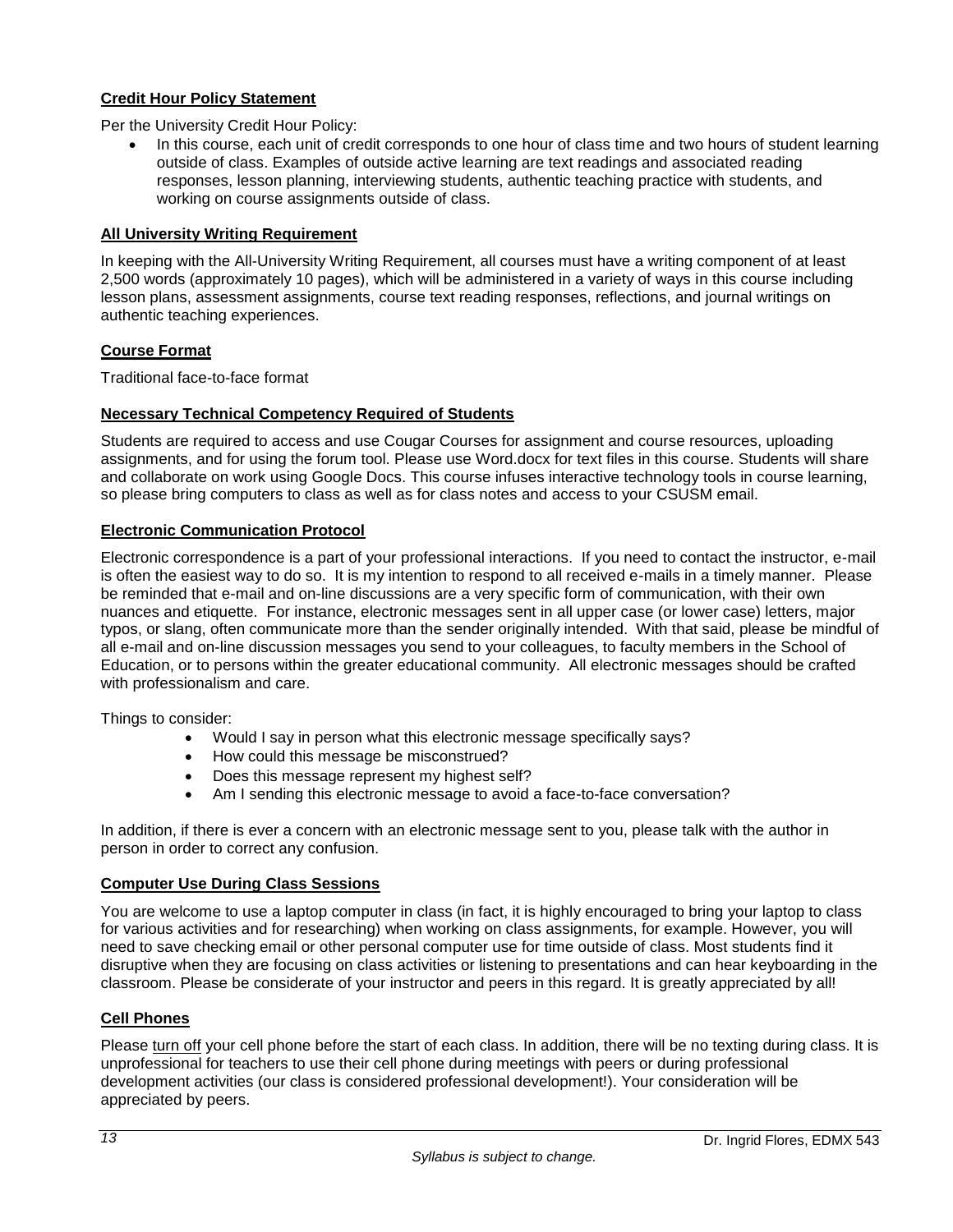#### **Person-First Language**

Use "person-first" language in all written and oral assignments and discussions (e.g., "student with autism" rather than "autistic student"). Disabilities are not persons and they do not define persons, so do not replace personnouns with disability-nouns. Further, emphasize the person, not the disability, by putting the person-noun first.

# **LESSON DESIGN ELEMENTS**

#### <span id="page-15-1"></span><span id="page-15-0"></span>**Elements of the learning experience**

**Lesson Title**: What is the title of your lesson?

**Grade Level:**

**Content Area:** *Mathematics*

**Subject Matter:** *Number Sense, Measurement and Geometry, Algebra and Functions, Statistics, Data Analysis and Probability, Mathematical Reasoning*

**Time period for the learning experience:** 

**CA Common Core State Standards – Mathematics**: *State-adopted content standards* **CA Common Core State Standards for Mathematical Practice:** *Which practices/skills will your lesson address?*

 *Annotate both content standards and mathematical practices used in your lesson.*

**Lesson objective(s) based on the content standards**: What do you want students to be able to do as a result of active engagement and learning in your lesson? What do you want students to know when the lesson investigation is finished? Write in complete sentences. Use an action verb and explain how students will demonstrate their new knowledge and understanding.

 Example: "After successful completion of the lesson, the student will be able to demonstrate understanding of \_\_\_\_\_\_\_\_\_\_\_." Or, "After successful completion of the lesson, the student will be able to \_\_\_\_\_\_\_\_\_\_\_\_\_\_".

**Mathematical Concept(s):** What are you trying to teach? What big idea(s) is/are the focus of your lesson? Do NOT say, "The students will be able to \_\_\_\_\_\_\_\_\_." (That is an objective, not a concept.)

 *Example: In the set model for fractions, the whole is understood to be a set of objects and subsets of the whole make up fractional parts.* 

**Class Description -** For the purpose of this assignment, the class description must include English Learners, Special Education students, and GATE students. Individualize this section based on your own assigned classroom.

> *Type of class (self contained, subject specific), time of year, general background of students learning in relationship to new learning (challenges and prior learning)*

 *English Learners: Special education: GATE student: General education:*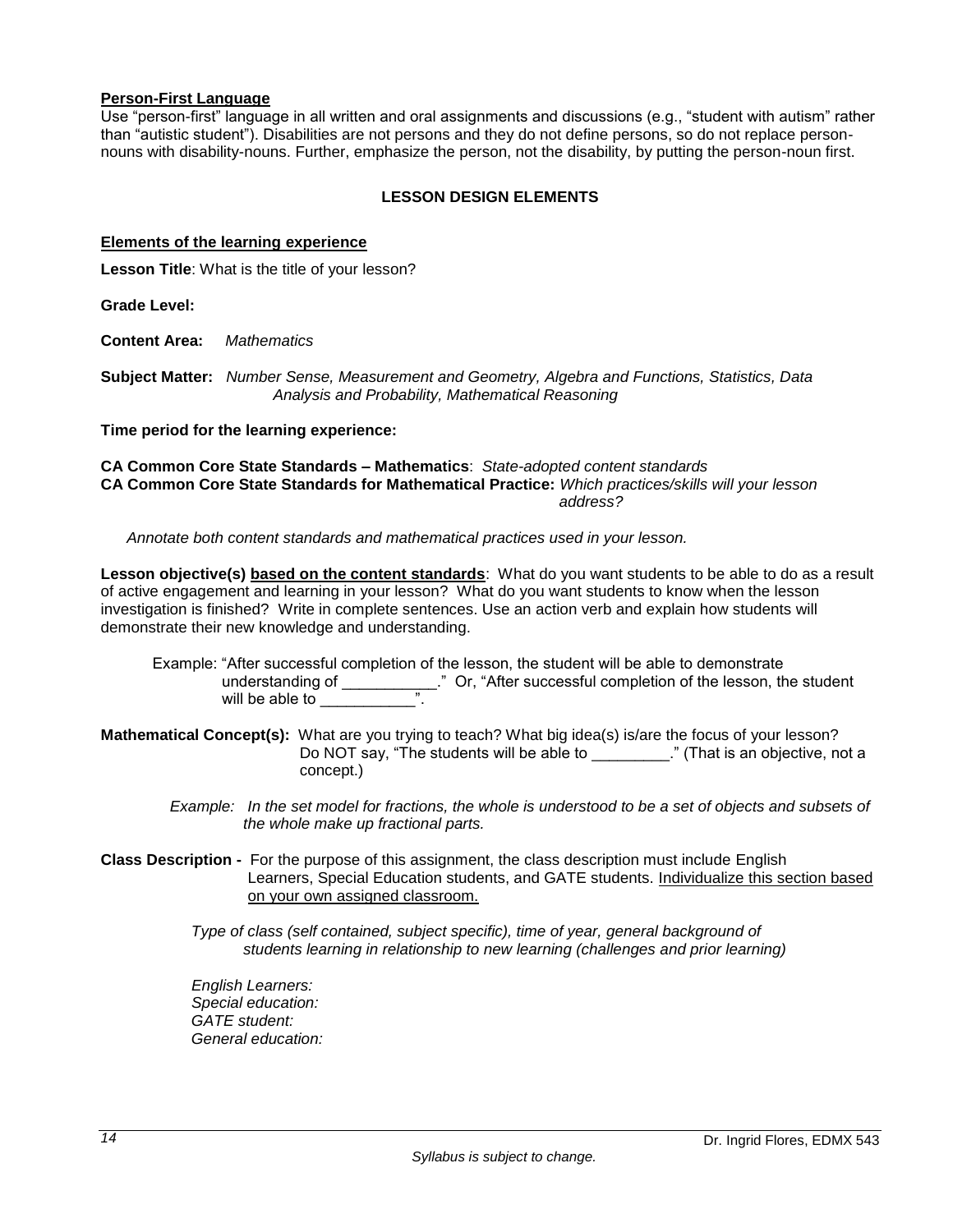#### **Developmental needs of the students at this age**

*Learning needs and developmental, age-appropriate skills needed by your students based on grade level. How do students in your chosen grade level learn best? What kinds of instructional strategies best support their learning? This information is easily accessed through a Google search.*

**Student Groupings**: *How will you group students for instruction?*

**Materials/Resources/Technology:** *What does the teacher need? What do the students need? Materials should include lists of supplies that will be needed to present this lesson.*

#### <span id="page-16-0"></span>**Assessment Plan**

**Note:** Goals/objectives that will be assessed are based on the content standards and are tied to the Big Idea(s) (concepts) in your lesson.

*Types of assessment: Prior knowledge (pre assessment), Formative (progress monitoring), and Summative (final product)*

 *Description and Purpose of each Assessment Type listed above* 

 *Feedback strategies: How students will be informed of specific successes and challenges?*

 *Description & Purpose of Differentiated/Adapted Assessment Methods for ONE of the following students:*

- *English Learner*
- *Learner with Special Needs*
	- *Learning Disability*
		- *Physical Disability*
- *GATE Student/Advanced Learners/Accelerated Learner*

 *How general assessment results will be used to inform instruction:*

#### <span id="page-16-1"></span>**Criteria for Assessment**

What benchmark criteria will you use to grade the assessment? How will you know if a student has successfully completed the assessment and accomplished the learning goals? What will they do to show you they have succeeded?

**NOTE:** Criteria are based on the science content standards and the learning goals/objectives in your lesson.

**Lesson Activities**: Address the subject matter lesson objectives (tied to math content standards and developmental needs of the students described.

#### **\* Please refer to the PROBLEM-BASED THREE-PART LESSON INSTRUCTIONAL MODEL at the end of this syllabus before you begin writing the following part of your lesson design**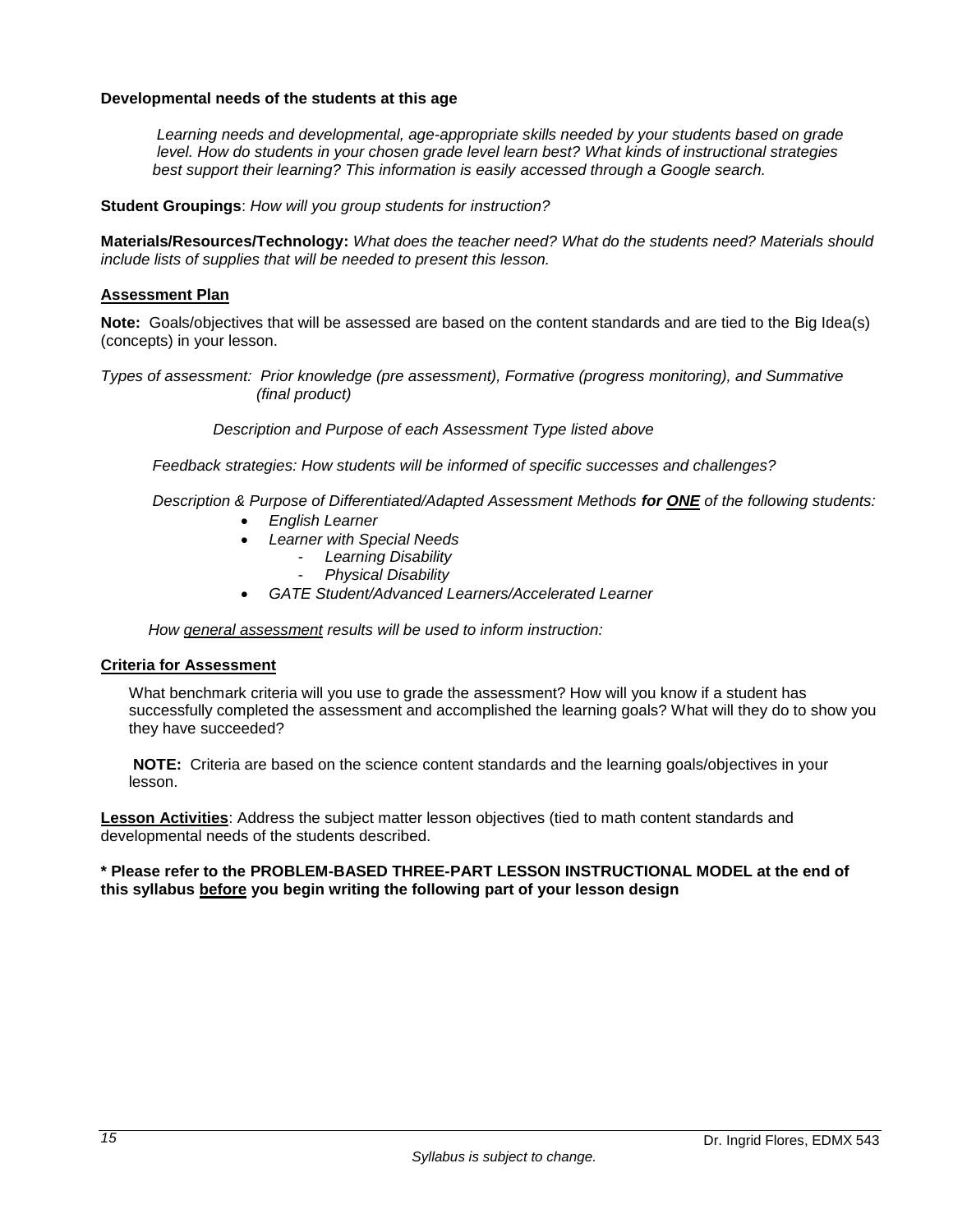| <b>Instructional Strategies-</b>                                                                                                                       | <b>Student Activities -</b>                                                                         |  |  |
|--------------------------------------------------------------------------------------------------------------------------------------------------------|-----------------------------------------------------------------------------------------------------|--|--|
| What the teacher does during the instruction.                                                                                                          | What the students do during the lesson and<br>independent practice.                                 |  |  |
| <b>LAUNCH:</b>                                                                                                                                         |                                                                                                     |  |  |
| Opening the Lesson/ INTO = Before the Lesson<br>Anticipatory Set - How will you motivate and focus<br>students? What prior knowledge do students need? | What will the students do?                                                                          |  |  |
| <b>EXPLORE:</b>                                                                                                                                        |                                                                                                     |  |  |
| Process/Steps of Instruction/ THROUGH =<br><b>During the Lesson</b>                                                                                    | For each of the steps of instruction (what the<br>teacher does), describe what the students will do |  |  |
| <b>Please ensure that the following GUIDING</b><br>QUESTIONS are addressed in this area of your<br>lesson design.                                      |                                                                                                     |  |  |
| How will you describe and model skills/tasks<br>1.                                                                                                     |                                                                                                     |  |  |
| required for the lesson?<br>2. How will you ensure that the mathematical<br>concept(s) are clear and explicit?                                         |                                                                                                     |  |  |
| 3. How will support the lesson objective(s)?                                                                                                           |                                                                                                     |  |  |
| How will you actively involve all students?<br>4.<br>5.                                                                                                |                                                                                                     |  |  |
| How will you structure opportunities for the<br>students to apply their learning in class with<br>support?                                             |                                                                                                     |  |  |
| How will you check for students' understanding?<br>6.                                                                                                  |                                                                                                     |  |  |
| How will you structure opportunities for the<br>7.<br>students to apply their learning in class<br>independently?                                      |                                                                                                     |  |  |
| How will you ensure that the independent<br>8.<br>practice is at the appropriate level of difficulty                                                   |                                                                                                     |  |  |
| for the various students?                                                                                                                              |                                                                                                     |  |  |
| How will you assess that students have met the<br>9.<br>learning objectives?                                                                           |                                                                                                     |  |  |
| 10. What will your interventions consist of if the                                                                                                     |                                                                                                     |  |  |
| learning objectives are not being met?                                                                                                                 |                                                                                                     |  |  |
| <b>SUMMARY:</b>                                                                                                                                        |                                                                                                     |  |  |
| Closure: How will you have students summarize<br>their learning to provide closure?                                                                    | How will the students summarize their learning?                                                     |  |  |
| <b>BEYOND = AFTER THE LESSON = EXTENDING</b>                                                                                                           |                                                                                                     |  |  |
| <b>LEARNING</b>                                                                                                                                        |                                                                                                     |  |  |
|                                                                                                                                                        | What will the students do?                                                                          |  |  |
| Transfer: How will you structure opportunities for<br>students to continue learning/practice and transfer<br>learning after the lesson?                |                                                                                                     |  |  |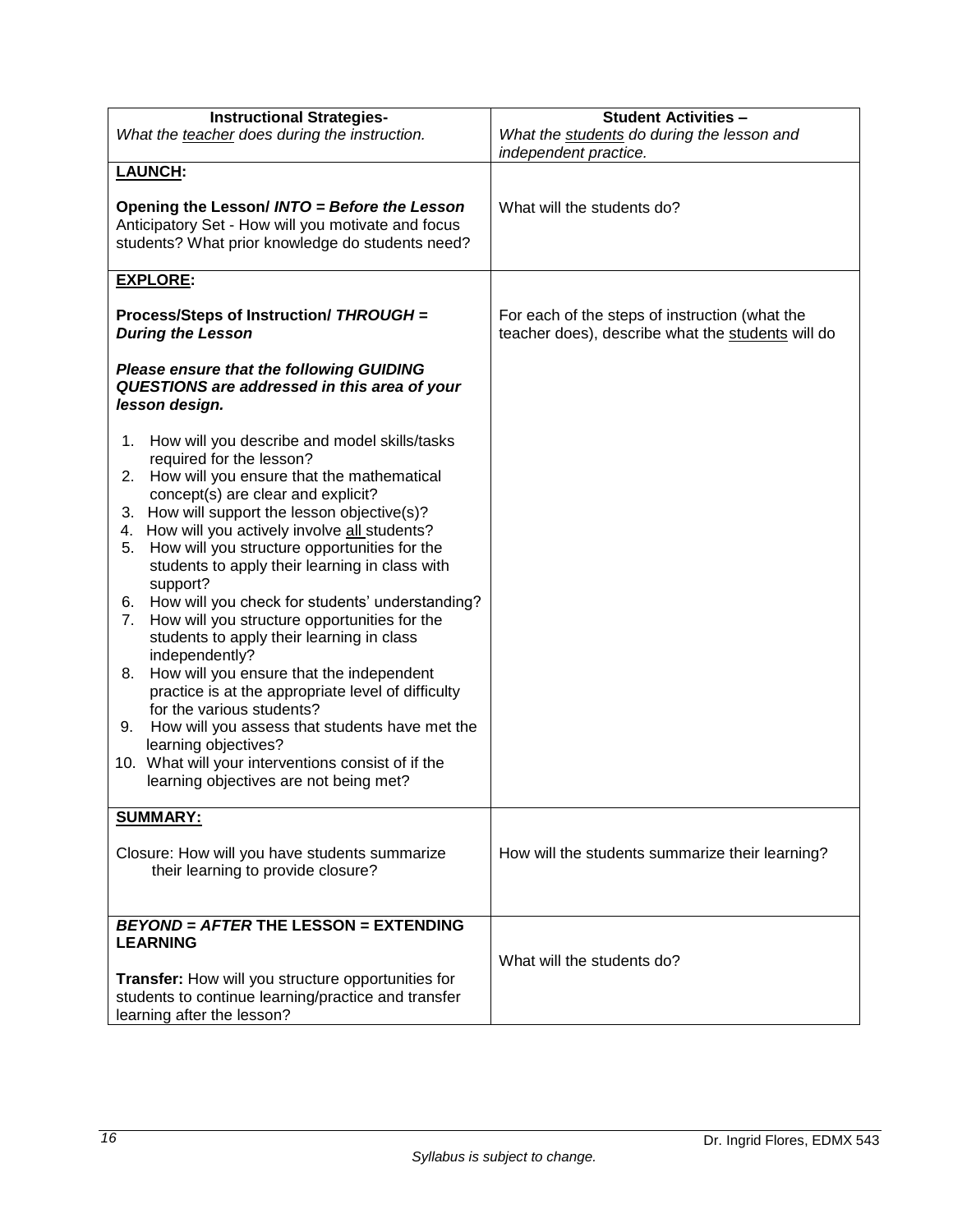**Description & Purpose of Differentiated/Adapted Instructional Methods for ONE of the following students:**

- *English Learner*
- *Learner with Special Needs*
	- *Learning Disability*
	- *Physical Disability*
- *GATE Student/Advanced Learners/Accelerated Learner*

# <span id="page-18-0"></span>**RATIONALE FOR INSTRUCTIONAL STRATEGIES:**

Why are the instructional strategies, student activities and resources appropriate for this class (based on content and student development)?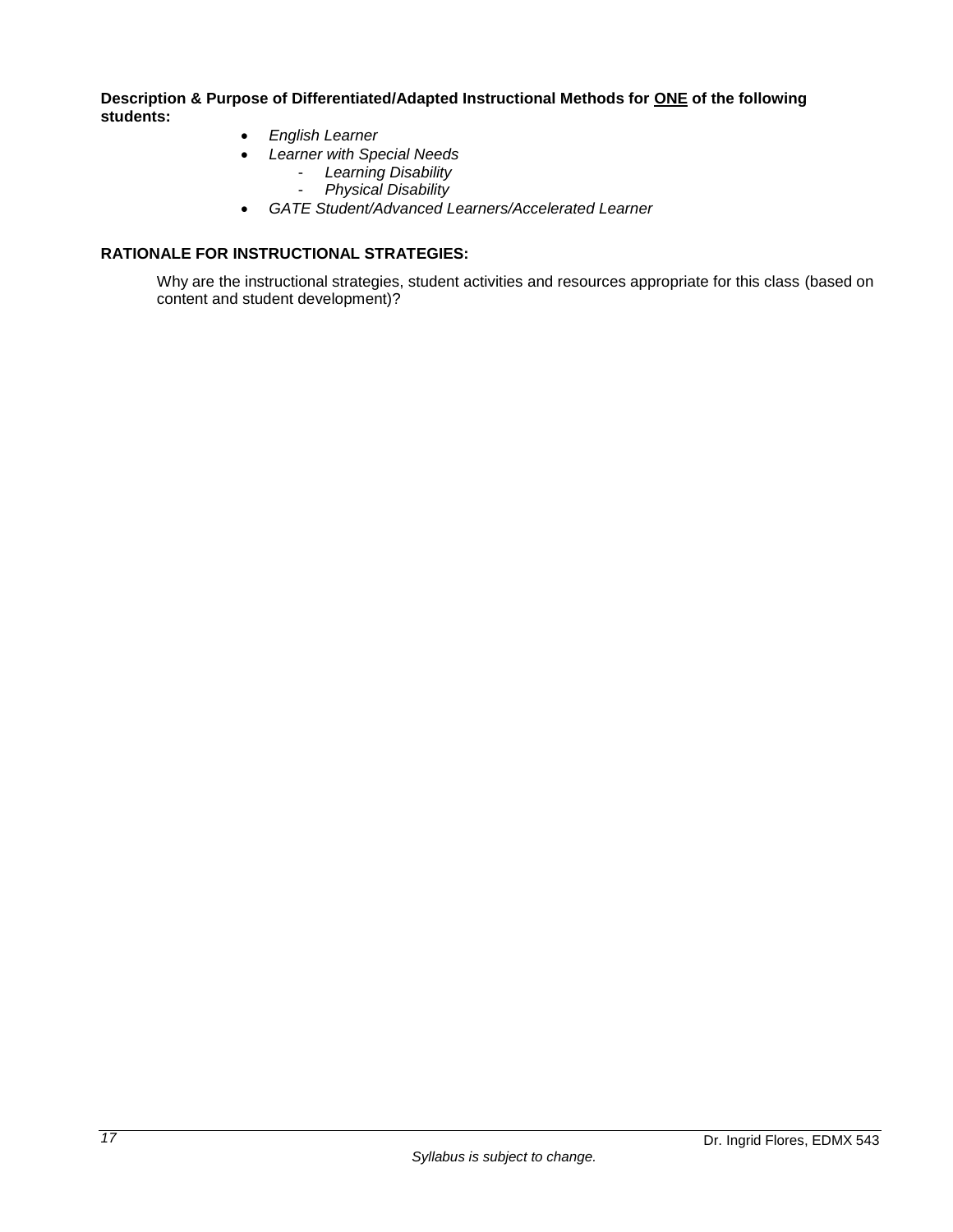#### **\*PROBLEM-BASED THREE-PART LESSON**

#### **INSTRUCTIONAL MODEL**

<span id="page-19-0"></span>Problem-centered teaching opens the mathematics classroom to exploring, conjecturing, reasoning, and communication. This model is very different from the "transmission" model in which teachers tell students facts and demonstrate procedures and then students memorize the facts and practice the procedures. This model looks at instruction in three phases: launching, explore, and summary.

#### **Launch (Before)**

In the first phase, the teacher launches the problem with the whole class. This involves helping students understand the problem setting, the mathematical context, and the challenge. The following questions can help the teacher prepare for the launch:

- What are students expected to do?
- What do the students need to know to understand the context of story and the challenge of the problem?
- What difficulties can I foresee for students?
- How can I keep from giving away too much of the problem?

The launch phase is also the time when the teacher introduces new ideas, clarifies definitions, reviews old concepts, and connects the problem to past experiences of the student. It is critical that, while giving students a clear picture of what is expected, the teacher leaves the potential of the task intact. He or she must be careful not to tell too much and lower the challenge of the task to something routine or to cut off the rich array of strategies that may evolve from an open launch of the problem.

#### **Explore (During)**

In the explore phase, students work individually, in pairs, in small groups, or occasionally as a whole class to solve the problem. As they work, they gather data, share ideas, look for patterns, make conjectures, and develop problem-solving strategies. It is inevitable that students will exhibit variation in their progress. The teacher's role during this phase is to move about the classroom, to observe individual performance, and to select specific student work samples to be shared during the summary phase. The teacher helps students persevere in their work and differentiate their work by asking appropriate questions and providing confirmation and redirection where needed. For students who are interested in and capable of deeper investigation, the teacher may provide additional challenges related to the problem. Although it is imperative that all students be given enough time and opportunity to thoroughly work on the problem, it is not always necessary for every student to finish the problem at this time.

The following questions can help the teacher prepare for the explore phase:

- How will I organize the students to explore this problem? (Individuals? Pairs? Groups? Whole class?)
- What materials will students need?
- How should students record and report their work?
- What different strategies can I anticipate they might use?
- What questions can I ask to encourage student conversations, thinking, and learning?
- What questions can I ask to focus their thinking if they become frustrated?
- What questions can I ask to challenge students if the initial question is "answered"?

# **Summary (After)**

The summary phase of instruction begins when students have gathered sufficient data or made sufficient progress toward solving the problem. In this phase, students discuss their solutions as well as the strategies they used to approach the problem, organize the data, and find the solution. During the discussion, the teacher helps students enhance their understanding of the mathematics in the problem and guide them in refining their strategies into efficient, effective problem-solving techniques.